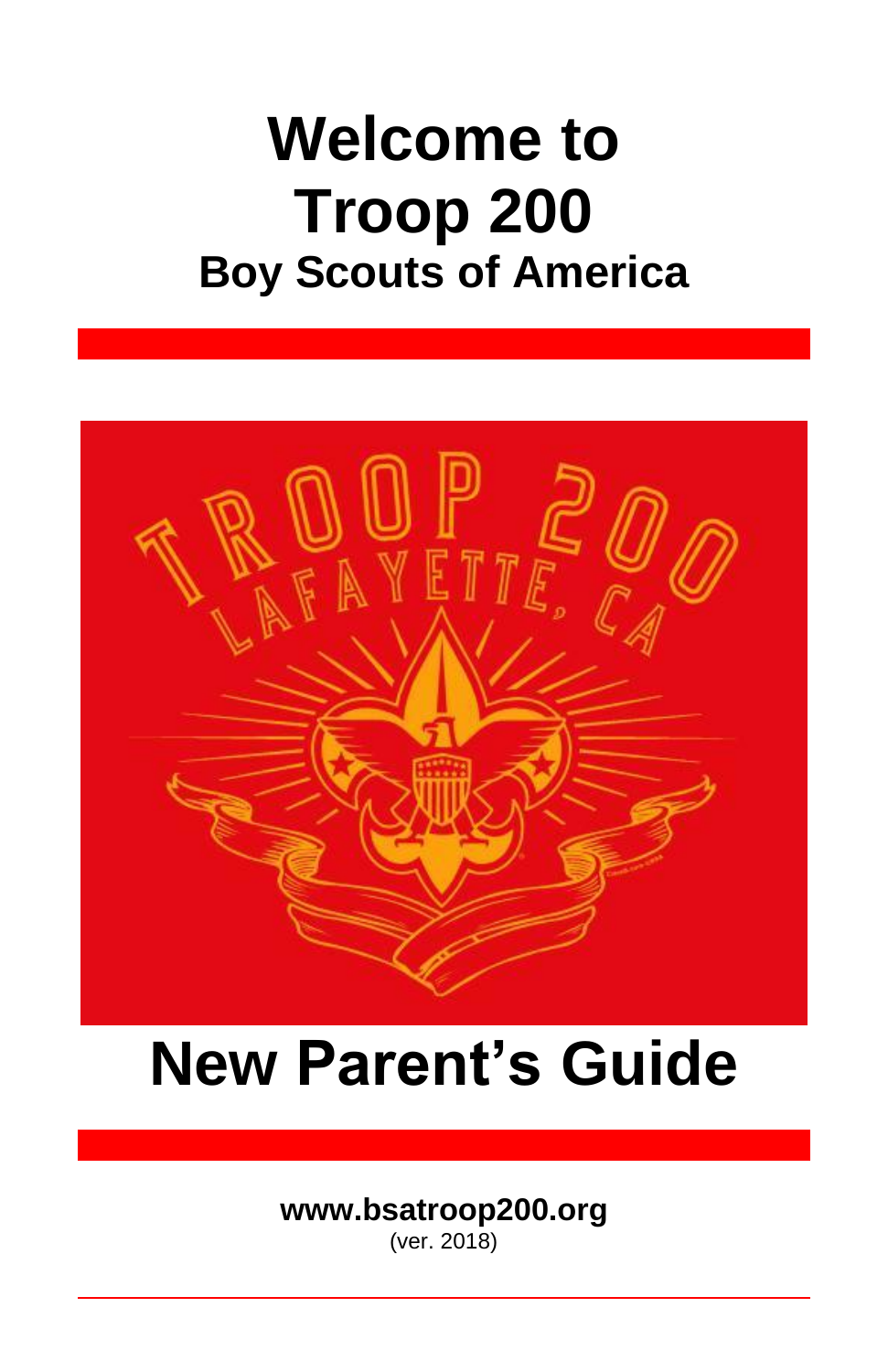# <span id="page-1-0"></span>**Table of Contents**

<span id="page-1-1"></span>

| Troop Finances, Health Forms, and Internet Site 23 |  |
|----------------------------------------------------|--|
|                                                    |  |
|                                                    |  |
|                                                    |  |
|                                                    |  |
|                                                    |  |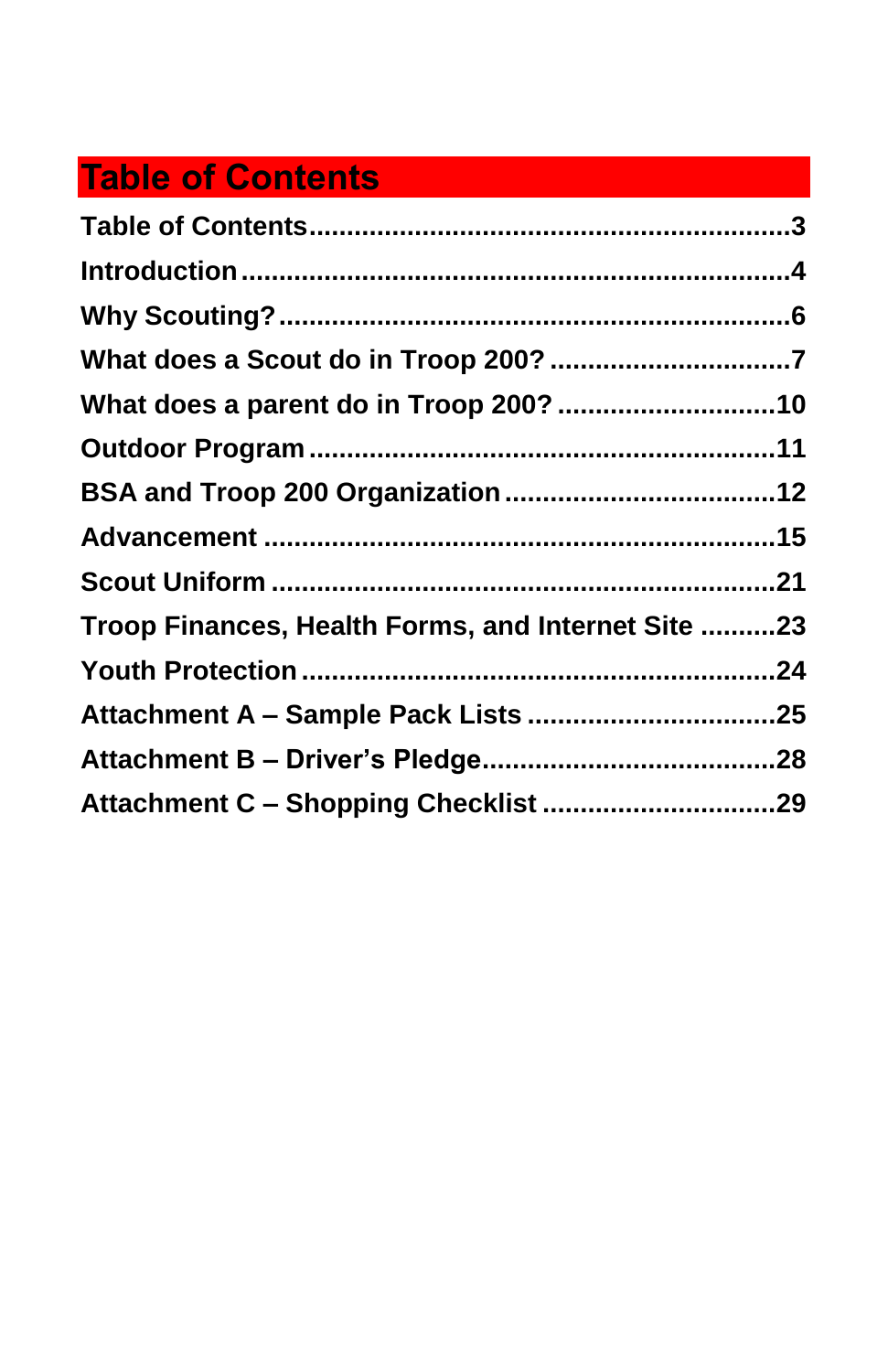#### **Message from the Scoutmaster:**

Welcome to Troop 200!

They say that a journey of a thousand miles begins with one step. Your son has taken that important first step by joining Troop 200. Along the way he will make new friends, learn scout skills and life skills, perhaps a lifelong hobby or even a career. He'll be challenged to go beyond the boundaries of his comfort zone both mentally and physically. If he stick with it, he will develop leadership skills that will distinguish him from the crowd.

The program is designed so that the pace with which your son progresses through scouting will be unique to him. There is no right or wrong pace. The more active a scout is, the quicker and easier it will be for him to advance in rank and earn more awards. And the more fun he will have.

As parents, you can help your scout succeed by staying informed (read the newsletters, attend the Parent's meetings), ensuring he is properly uniformed, and he is active (regularly attends troop meetings and outings/activities). You can also help the troop succeed by being an active troop volunteer. The Troop is an allvolunteer organization. It is essential that every family support the troop by taking on a job (or two). You'll learn more about the opportunities available at the Parents' meeting.

This Guide was written with new scouts and new parents in mind. Take a moment to review its content. As questions arise, please refer back to this Guide for most of the answers. If you have unanswered questions, please ask.

Welcome to Troop 200! You are now part of the family.

Yours in Scout -

Troop 200 Uniformed Leaders and Committee Members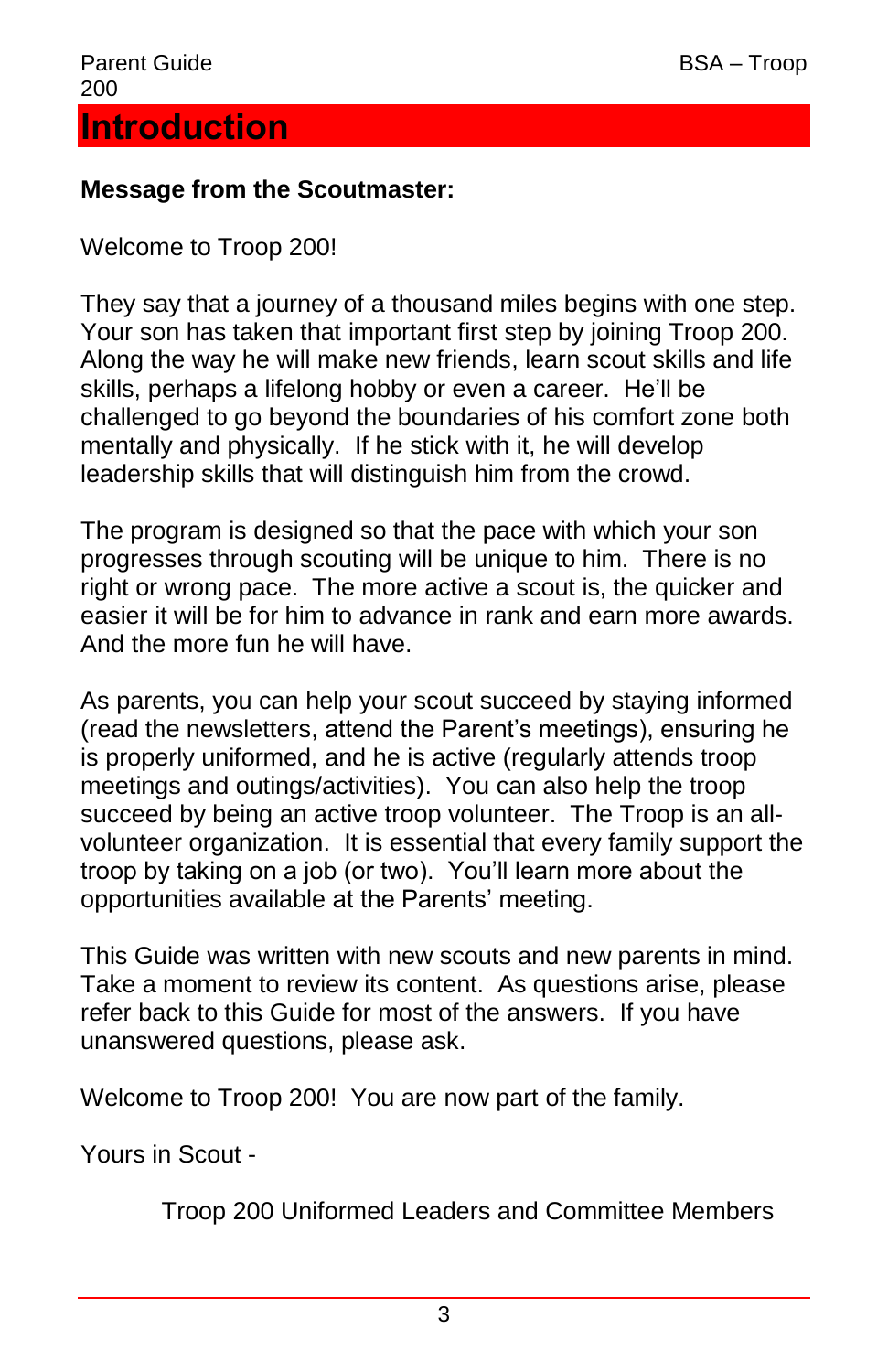#### **Brief History of Troop 200**

Troop 200 was founded on January 1, 2006, as a troop emphasizing the three core Scouting principles of Duty to God & Country, Duty to Others, and Duty to Self. While Troop 200 is chartered by Our Savior's Lutheran Church, its program welcomes scouts of all faiths. The Leadership of the Troop strongly supports the adoption of non-discrimination policies by the BSA, especially as it applies to membership. We want all young men to have access to and benefit from the scouting program, regardless of their race, religion or sexual orientation.

#### Why Troop 200?

- 200 100% trained adult leaders
- **200** Leaders active in the District  $\&$  Council
- Boy-Led Troop
- 200 Youth Leadership Training opportunities: Den Chief, ILST, NYLT, NAYLE & White Stag
- 200 Community Service: Over 1,000 service hours annually!
- 200 Primary Scout camps: Wolfeboro Scout Camp & Wente Scout Reservation
- 200 Rotating Third Scout Camp: Emerald Bay & Chawanakee so far…
- 200 New Scout Program Trailhead workshops & Skills Camping
- 200 Active Outdoor Program driven by the youth
- **200** High Adventure Activities Backpacking (including 50milers), snow camping, whitewater rafting, caving, scuba diving, cycling, Philmont, Northern Tier & Sea Base
- 200 Hiking Programs Highlander & Rim Rover
- 200 Shooting Sports: Archery, Shotgun, & 22 Rifle
- National Jamborees: 2006 & 2010 A.P. Hill, 2013 Bechtel Summit
- World Jamborees: 2012 Sweden, 2015 Japan
- Order of the Arrow involved at the chapter, lodge and section levels.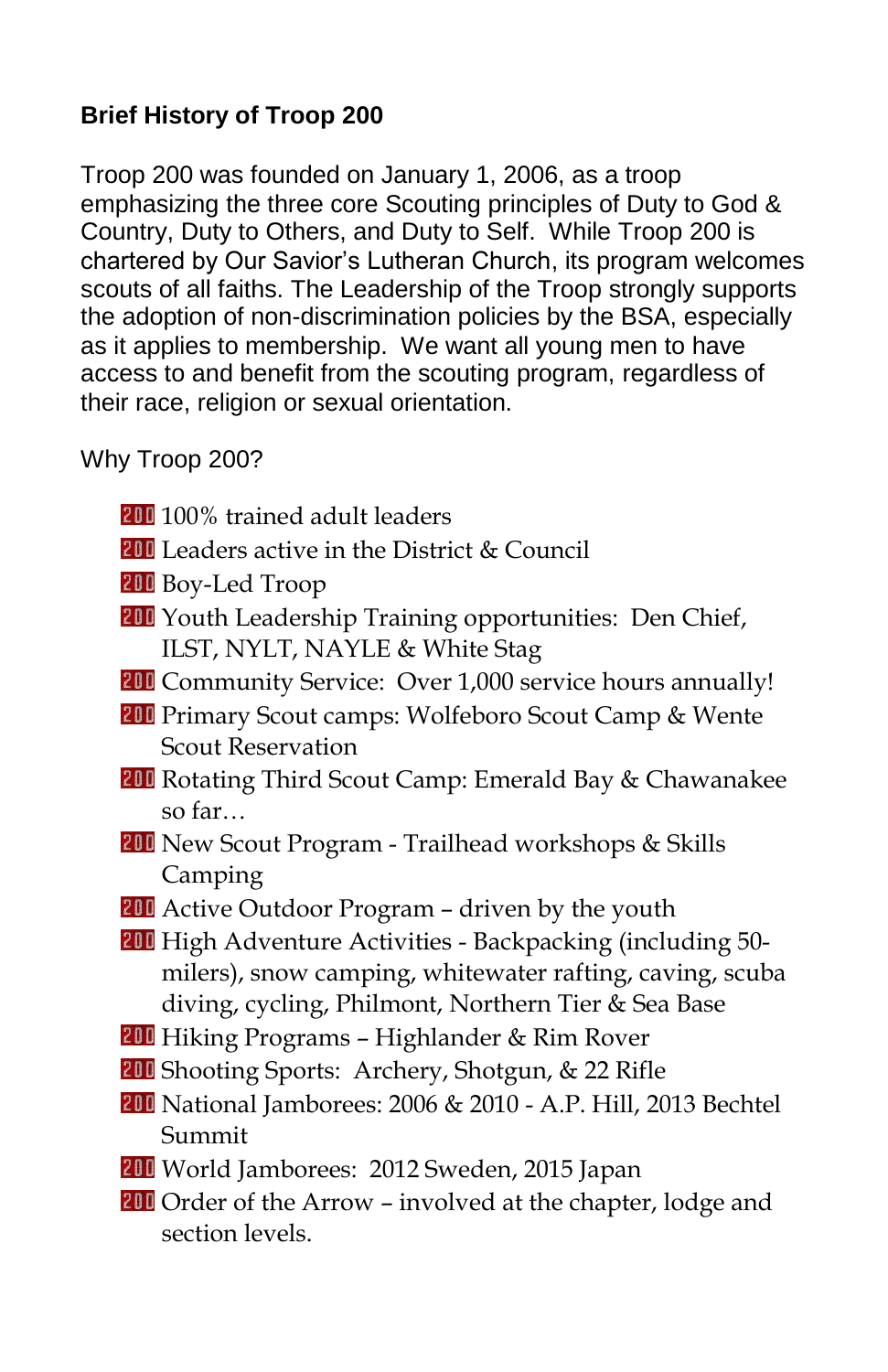#### Parent Guide **BSA** – Troop 200

# <span id="page-4-0"></span>**Why Scouting?**

# **Aims of Scouting**

- > Character development
- $\triangleright$  Citizenship training
- Mental and Physical Fitness

# **Methods of Scouting**

- > The Ideals: The Scout Oath, Scout Law, Motto & Slogan
- $\triangleright$  Patrol Method
- $\triangleright$  Advancement
- $\triangleright$  Association with Adults
- > The Outdoors
- $\triangleright$  Personal Growth
- $\triangleright$  The Uniform
- **Exercise** Development

# **The Scout Oath**

## *On my honor I will do my best*

*To do my duty to God and my country and to obey the Scout Law; To help other people at all times;*

*To keep myself physically strong, mentally awake, and morally straight*

## **The Scout Law**

*A Scout is:* 

*Trustworthy, Loyal, Helpful, Friendly, Courteous, Kind, Obedient, Cheerful, Thrifty, Brave, Clean, and Reverent*

## **The Outdoor Code**

*As an American I will do my best to. Be clean in my outdoor manners. Be careful with fire. Be considerate in the outdoors. Be conservation minded.*

# **Scout Motto**

*Be Prepared*

# **Scout Slogan**

# *Do a Good Turn Daily*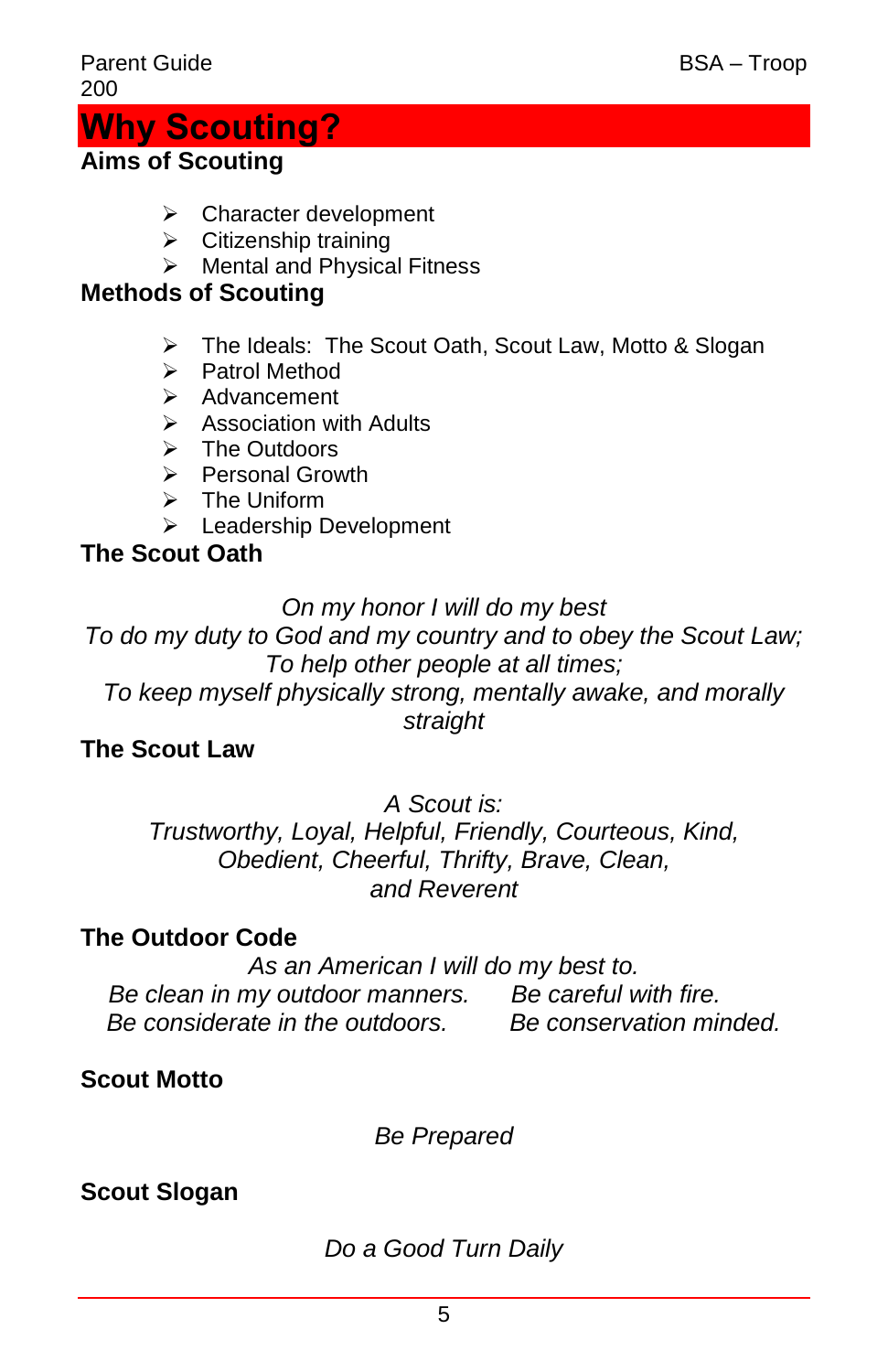# <span id="page-5-0"></span>**What does a Scout do in Troop 200?**

#### **Personal Code of Conduct**

A Scout is expected to live his life by the principles of the Scout Oath and Law. We want him to be an example to those around him of the values, character and leadership of the Boy Scouts of America. A Scout should ALWAYS think like an ambassador and behave in a Scout-like manner that brings credit upon his family, the Troop, the community, and himself.

Scouts are expected to control their own behavior and those of other scouts. Those scouts who fail to live up to these standards will at the discretion of the Senior Patrol Leader and ultimately the Scoutmaster (or his designate) be subject to counseling/warning, probation, suspension, or even expulsion from the Troop. There is zero tolerance for hazing, bullying or violent behavior. A decision to suspend or expel a Scout from the Troop may be appealed to the Troop Committee.

#### **Weekly Troop Meetings**

The Troop generally meets on every Tuesday, 7:00 p.m. - 8:00 p.m. Exceptions: last Tuesday of each month is usually reserved for the Patrol Leaders' Council (Youth Leadership Planning meeting); and no Troop meetings during the summer or school vacations.

Please arrive early so the meeting can start on time.

Meetings are held at Our Savior's Lutheran Church, 1035 Carol Lane, Lafayette, California 94549.

Attendance is not mandatory, however, frequent absences will impede the Scout's advancement, and negatively impact the scouting experience.

Field Dress (Class A) uniforms shall be worn to Troop meetings, unless otherwise designated by the Scoutmaster. See the Scout Uniform section of this Guide for details.

All Scouts not yet First Class, are expected to come to Troop meetings prepared with their Scout Handbook, notebook, and pencil or pen.

At the beginning of each meeting there are usually brief announcements of upcoming events. Sign-ups for outings will also be available before and after Troop meetings.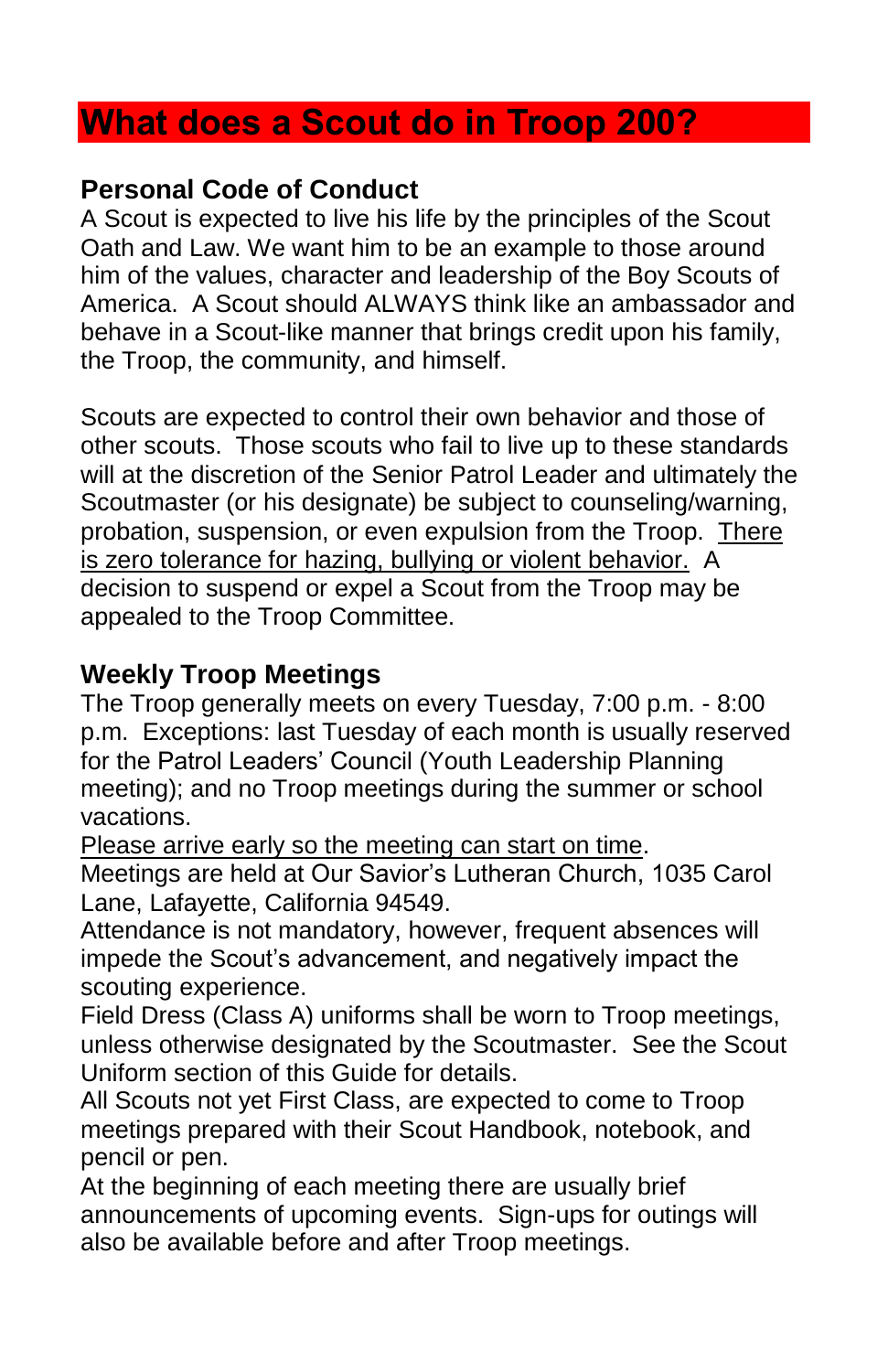#### **Patrol Meetings**

Patrols are generally given some time during troop meetings to take care of patrol business. Patrols are encouraged to plan patrol outings which may require additional planning.

#### **Service Projects**

Troop 200 takes great pride in its service to the community. The Troop seeks to foster a strong sense of citizenship by participating in various service projects throughout the year. These projects include flag ceremonies, and volunteering manpower for local non-profit groups and events.

Troop sponsored service projects announced by the Scoutmaster are approved for rank advancement. For service projects not announced, the Scout must obtain Scoutmaster's approval prior to working on the project if he wants to apply it towards a rank advancement requirement.

From time to time, the Troop will require service hours to participate certain outings. The outings and number of service hours required are be determined by the Patrol Leader's Council with guidance from the Scoutmaster.

#### **Leadership:**

Once a Scout has achieved the rank of First Class he will need to select an approved leadership position to develop his leadership skills. These positions are listed in the Scout Handbook.

#### **Training**

One of the key objectives of scouting is to develop trained youth leaders. The Troop offers the Introduction to Leadership Skills Training (ILST) for all newly elected or appointed leaders. District and/or Council offer Den Chief training and National Youth Leadership Training (NYLT). The Troop also endorses the White Stag Leadership Training Program. The National Council offers National Advanced Youth Leadership Experience (NAYLE) for those Scouts who have completed NYLT.

#### **Courts of Honor**

Troop 200 conducts a Court of Honor quarterly to recognize Scout advancements and awards. The Court of Honor is a public ceremony, and is a chance for the Scouts to be recognized for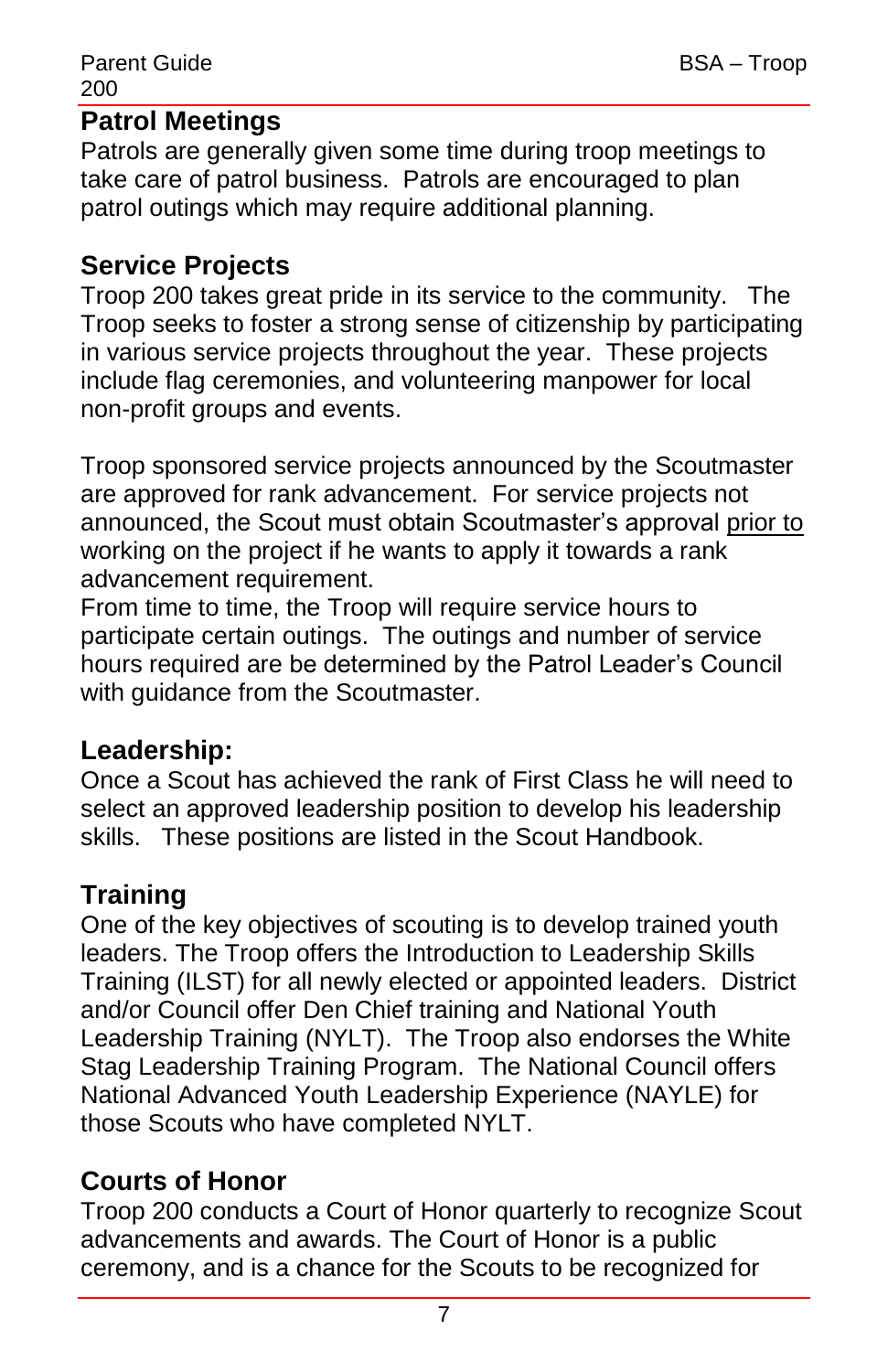their achievements. Families and their guests are encouraged to attend. Eagle Courts of Honor are very special ceremony planned by the family of the Eagle Scout, and convened by the National Council for the sole purpose of conferring the Eagle Scout award. Attendance at the Eagle Courts of Honor is mandatory.

# **Fundraising**

To supplement the dues collected from each Scouts, the Troop raises funds through fundraising activities. All Scouts are required to participate in the selling of popcorn. The minimum gross sales amount will be established by the Troop Committee. In 2018, the minimum gross sales amount was set at \$200.

As an added incentive to sell, Scouts earned 18% of the gross sales exceeding the \$200 minimum. These funds can be used for any scouting purpose such as summer camp, outings, Jamboree, Eagle Courts, uniform, camping gear, or dues. The Council also offers additional incentives based upon sales.

# **Order of the Arrow**

The Order of the Arrow is the Boy Scouts of America's National Honor Society. The purpose of the Order of the Arrow is fourfold:

- 1. To recognize those Scout campers who best exemplify the Scout Oath and Law in their daily lives,
- 2. To develop and maintain camping traditions and spirit,
- 3. To promote Scout camping, and
- 4. To crystallize the Scout habit of helpfulness into a life purpose of leadership in cheerful service to others.

Order of the Arrow is also unique in that its members are elected into the Order by their Troop. The requirements for election are set in the National Guidelines:

- Have demonstrated Scout spirit & adhere to the Scout Oath and Law in both public and private life
- Hold a minimum of the First Class Rank
- Have experienced 15 days and nights of BSA camping under the auspices and standards of the BSA within the last two years. This must include one long term camping experience defined as 6 consecutive days and nights of camping.
- Have the Scoutmaster's approval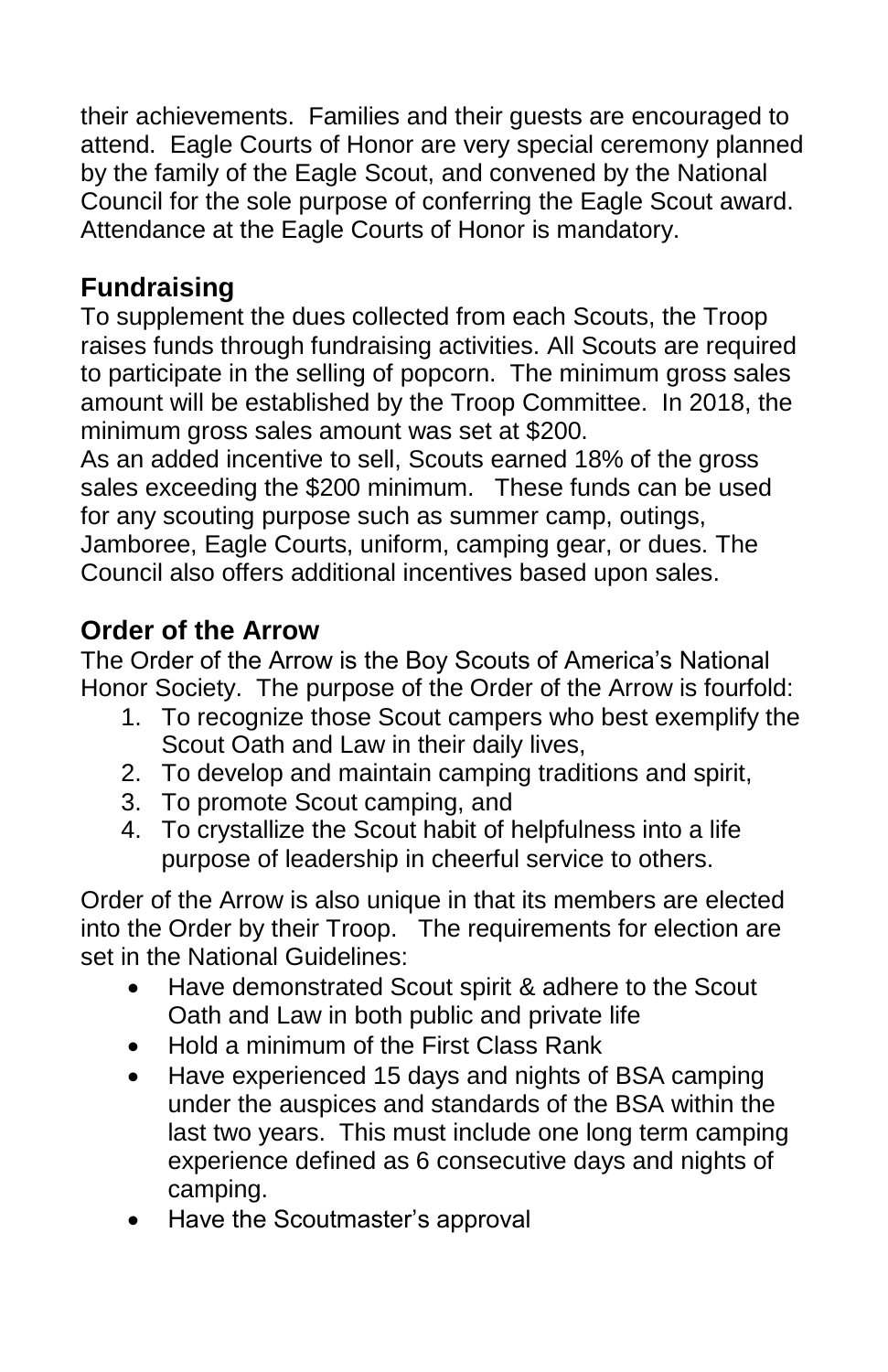#### Parent Guide BSA – Troop 200

# <span id="page-8-0"></span>**What does a parent do in Troop 200?**

The role of parents within Troop 200 is to encourage their scout to be active, and be support the Troop's efforts.

- **Read "***How to Protect Your Child from Child Abuse and Drug Abuse: A Parent's Guide***," – the detachable booklet in front of the Boy Scout Handbook – and complete Section 3 with your new Scout**
- $\Box$  Complete online Youth Protection Training required of all drivers and outing participants.
- $\Box$  Complete the Driver's Pledge form Attachment B
- $\Box$  Purchase the items on the Shopping List Attachment C
- $\Box$  Review the Scout's handbook and understand the purpose and methods of Scouting
- $\Box$  Actively follow their Scout's progress and offer encouragement when needed
- $\Box$  Show support to both the individual Scout and the Troop by attending all Troop Courts of Honor and answering the call for volunteers when made.
- $\Box$  Assist in Troop fundraisers and service projects
- $\Box$  Be aware of the Troop Events Calendar which is available on the Troop website. Upcoming events are also listed in the Weekly e-Newsletter
- $\Box$  Consider serving as Merit Badge Counselor in areas in which they have specialized knowledge and skills
- <span id="page-8-1"></span> $\Box$  Consider volunteering to be a member of the Troop Committee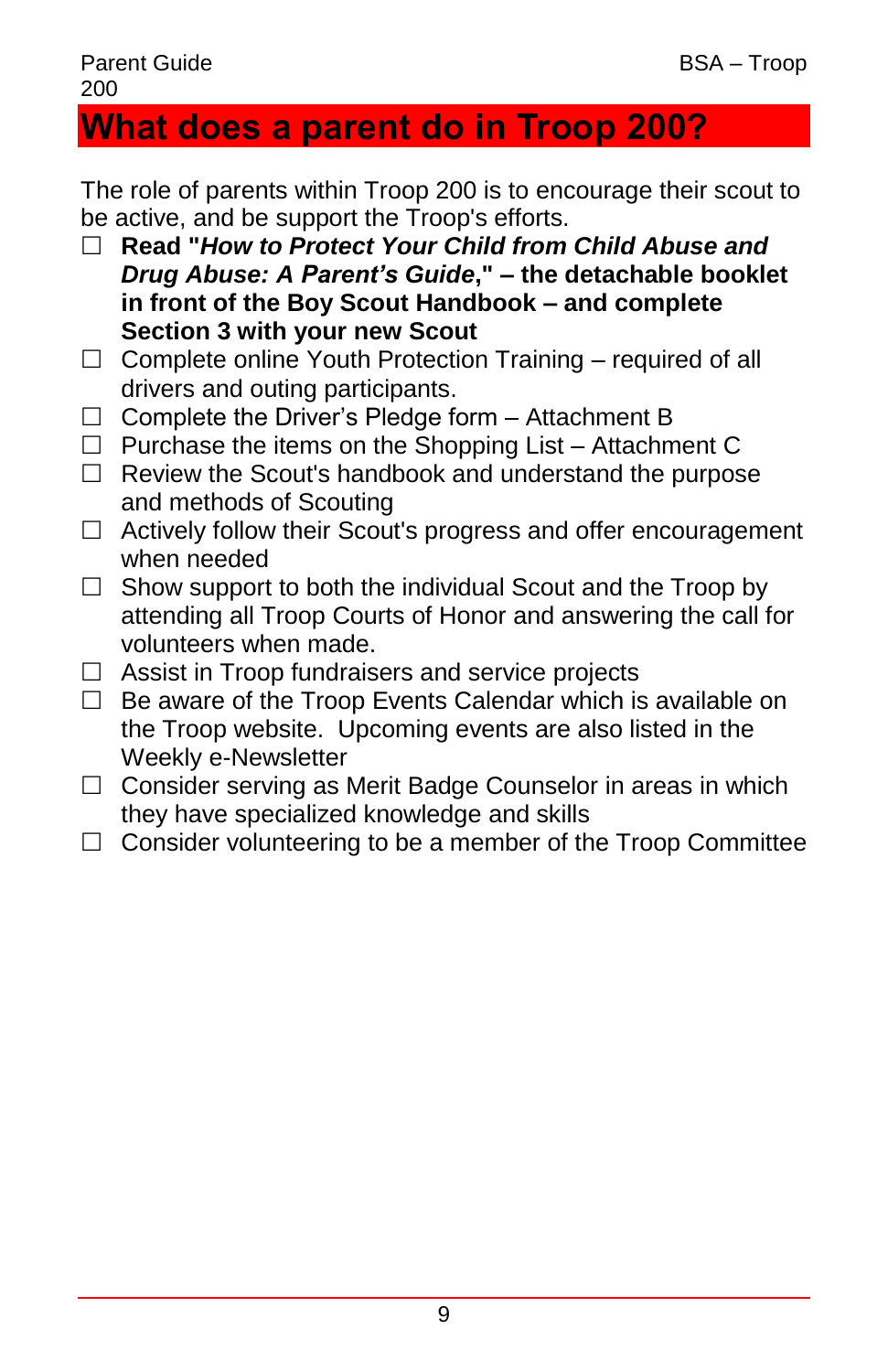# **Outdoor Program**

Each summer, Scouts have the opportunity to attend a weeklong summer camp. All new Scouts are strongly encouraged to attend summer camp. At Summer Camp, Scouts work on rank advancement, Merit Badges, and develop themselves as scouts. Scouts who do not attend summer camp, especially in their early years, are at greater risk of losing interest in the scouting program and dropping out.

#### **Troop 200 and the outdoor program:**

Troop 200 has a very active outdoor program and all boys are encouraged to participate to challenge themselves and grow as a Scout. Troop 200 is active year around.

During the school year, outings are scheduled for weekends. The summer is when the Troop is most active. The only mandatory outing is the Aklan Camporee (first weekend in May). Participation in all other outings is optional. Active participation in outings will generally translate into steady advancement in rank.

Opportunities for parents/adults to attend outings will be determined by the Trek Leader and may depend upon the need for drivers, nature of the outing, and number of participants. Adults will be members of the adult patrol and will be responsible for completing the patrol duties assigned to them.

Troop 200 recognizes those scouts who are active in the outdoors through the BSA Outdoor Awards program: Nights of Camping are only tracked on recognized Scout related outings. Each Scout is responsible for tracking the dates and locations of camping. A Camping Log is included in the Scout Handbook.

Scouts looking for more challenges may embark on High Adventure activities. Annual 50-milers in the Sierras, Whitewater Rafting, Canoeing (Including Northern Tier - MN & Canada), Scuba (including Florida Sea Base), Backpacking & Cavalcade at Philmont (NM), and Caving.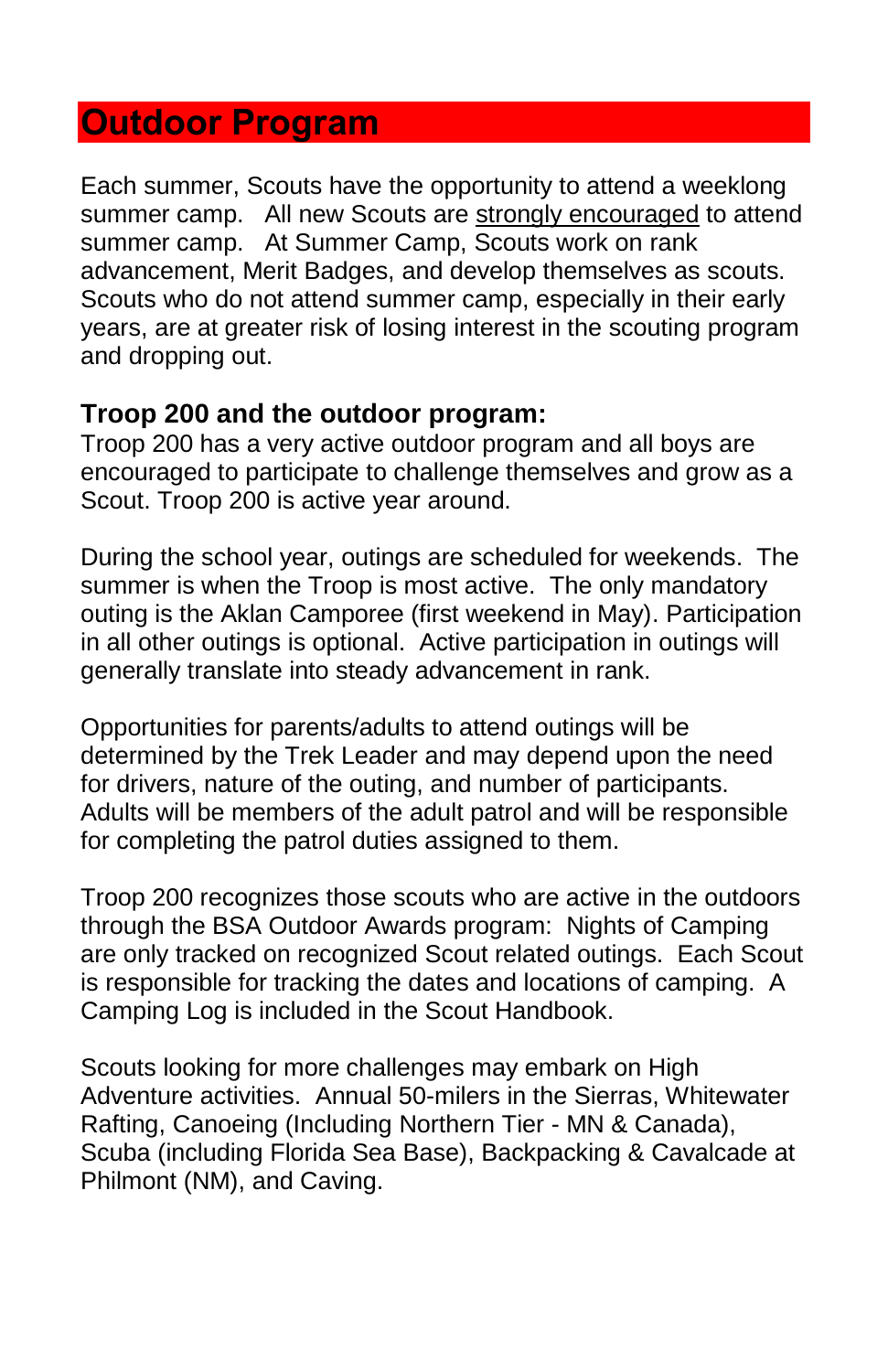#### **Commitment for Outings:**

Commitment for the Campouts generally obtained weeks prior to the outing. Details of the outing are available from the Trek Leader as announced during the Troop meetings and in Troop newsletters. Outings are "pay as you go." Please make payment by the due date.

If the outing is conducted utilizing the patrol method, then one Scout in each patrol will be responsible for planning a menu based upon a specified budget, purchasing of food, bringing it to the outing, establishing a duty roster – including cooking and cleanup, and leading the execution of these duties. These are skills required to earn the rank of First Class. A senior Scout, Scoutmaster or an Assistant Scoutmaster will work with the Scout in accomplishing this task. Reimbursement of costs up to the budgeted amount is accomplished by the Scout presenting the receipts to the Troop Treasurer.

In order to be fair to the Scouts, it is very important to receive firm commitments well in advance of the outing. Withdrawals after the deadline will likely still be subject to the outing cost to avoid a negative impact on the budget. .

#### **What to bring on a campout**

Each Scout is required to maintain in their backpack the Ten Essentials. Additional pack items will depend upon the outing. See Attachment A for sample Pack Lists for backpack treks and snow camping. On certain outings such as Camporee and Backpack Treks, the younger Scouts will participate in a "Shake Down" the Thursday before at which the Scouts come with all gear packed and ready to go. Senior Scouts will then inspect their pack and verify contents. They will also identify things to be left behind and provide suggestions on how to arrange their gear. Scouts will also be given their share of Patrol gear to carry.

#### **Cancellations**

If for any reason your Scout must withdraw from an outing he has signed-up for, there are some people who must be notified. The Scout must call the Trek Leader and the adult leader in change of that outing. Paid outing fees are considered "donated" to the Troop Treasury to cover the fixed cost of the event.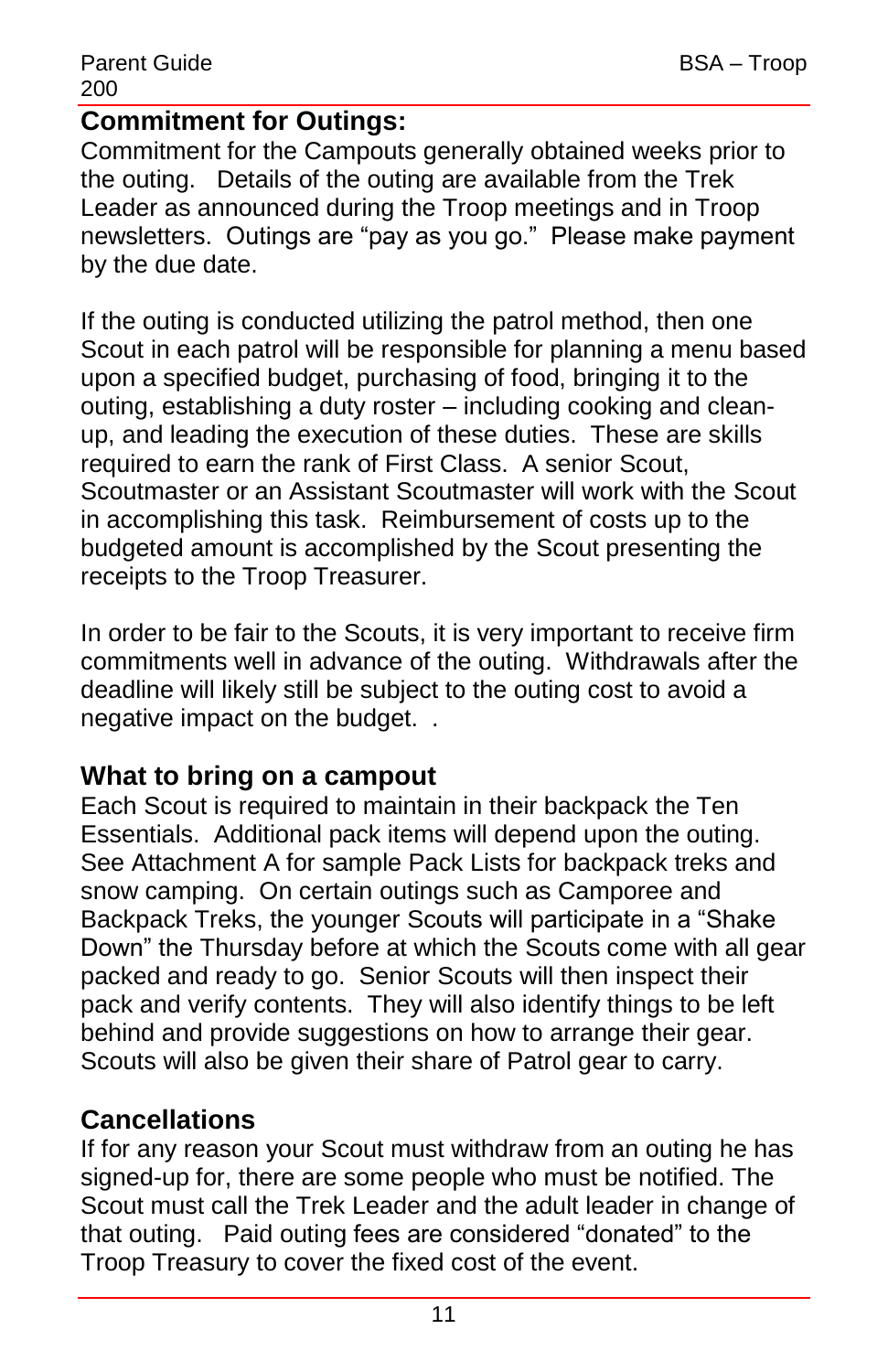# <span id="page-11-0"></span>**BSA and Troop 200 Organization**



#### **Troop Committee:**

The Troop Committee meets monthly to discuss the direction of the Troop and actively seek comments, insights and /or concerns regarding the Troop's program from parents and Troop leaders. The success of the Troop largely depends on the support of parents and adult leadership. Therefore, Troop 200 encourages all parents, both Moms and Dads, in becoming active participants. Participation is greatly appreciated at any level: from attending Troop Committee meetings, becoming Committee members, becoming a Merit Badge Counselors or becoming a uniformed leader. To volunteer, please contact the Scoutmaster or Committee Chairman.

#### **Scoutmaster:**

The Scoutmaster is the adult leader responsible for the image and program of the Troop. The Scoutmaster and Assistant Scoutmasters work directly with the Scouts. The general responsibilities of the Scoutmaster include: Train and guide boy leaders.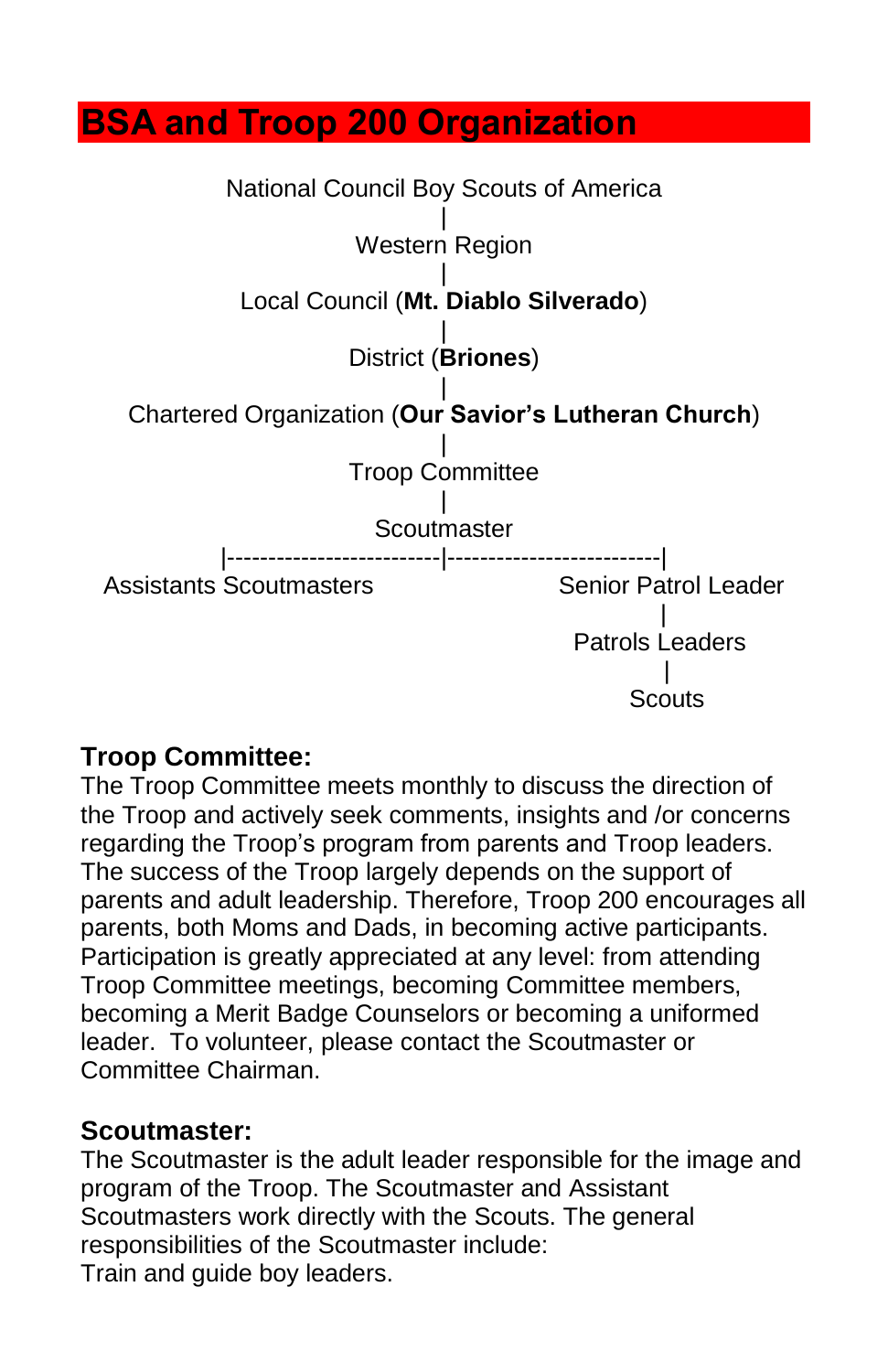Work with other adult leaders to bring Scouting to boys. Use the methods of scouting to achieve the aims of Scouting.

#### **Assistant Scoutmasters:**

Assistant Scoutmasters are recruited by the Scoutmaster and approved by the Troop Committee to assist the Scoutmaster in the operation of the Troop. Assistant Scoutmasters are assigned program tasks by the Scoutmaster and provide guidance to the boy leadership. He or she also provides the required two deep leadership (two adult leaders present at every Boy Scout activity). Assistant Scoutmasters are required to take Youth Protection, SM/ASM Position Specific, and Outdoor Leader Skills. Many also have taken additional training such as Hazardous Weather Training, CPR, First Aid, Safety Afloat, Safe Swim Defense, High Adventure Training (HAT), and Wood Badge.

#### **Senior Patrol Leader:**

The Senior Patrol Leader (SPL) is the top boy leader in the Troop and is elected by the Scouts. He leads the Patrol Leaders' Council (PLC) and, in consultation with the Scoutmaster, appoints other junior leaders and assigns specific responsibilities as needed.

The SPL must be at least a Life Scout, have taken the National Youth Leadership Training (NYLT) course, and has previously served as either a Patrol Leader or as Assistant Senior Patrol Leader to be eligible for election. The SPL is also an invited member of the Troop Committee. The SPL is also responsible for leading the ILST training and giving direction to the youth leaders of the troop.

#### **Assistant Senior Patrol Leader:**

The Assistant Senior Patrol Leader (ASPL) helps the SPL run the Troop, and fills in for the SPL in his absence. The ASPL assists with the ILST training and attend NYLT.

#### **Patrol Leaders:**

The Patrol Leaders (PL) are responsible for giving leadership to the members of their Patrols and are elected by their Patrol members. Our youth leaders are trained to practice "Service Leadership" in leading their Patrol – taking care of those behind them.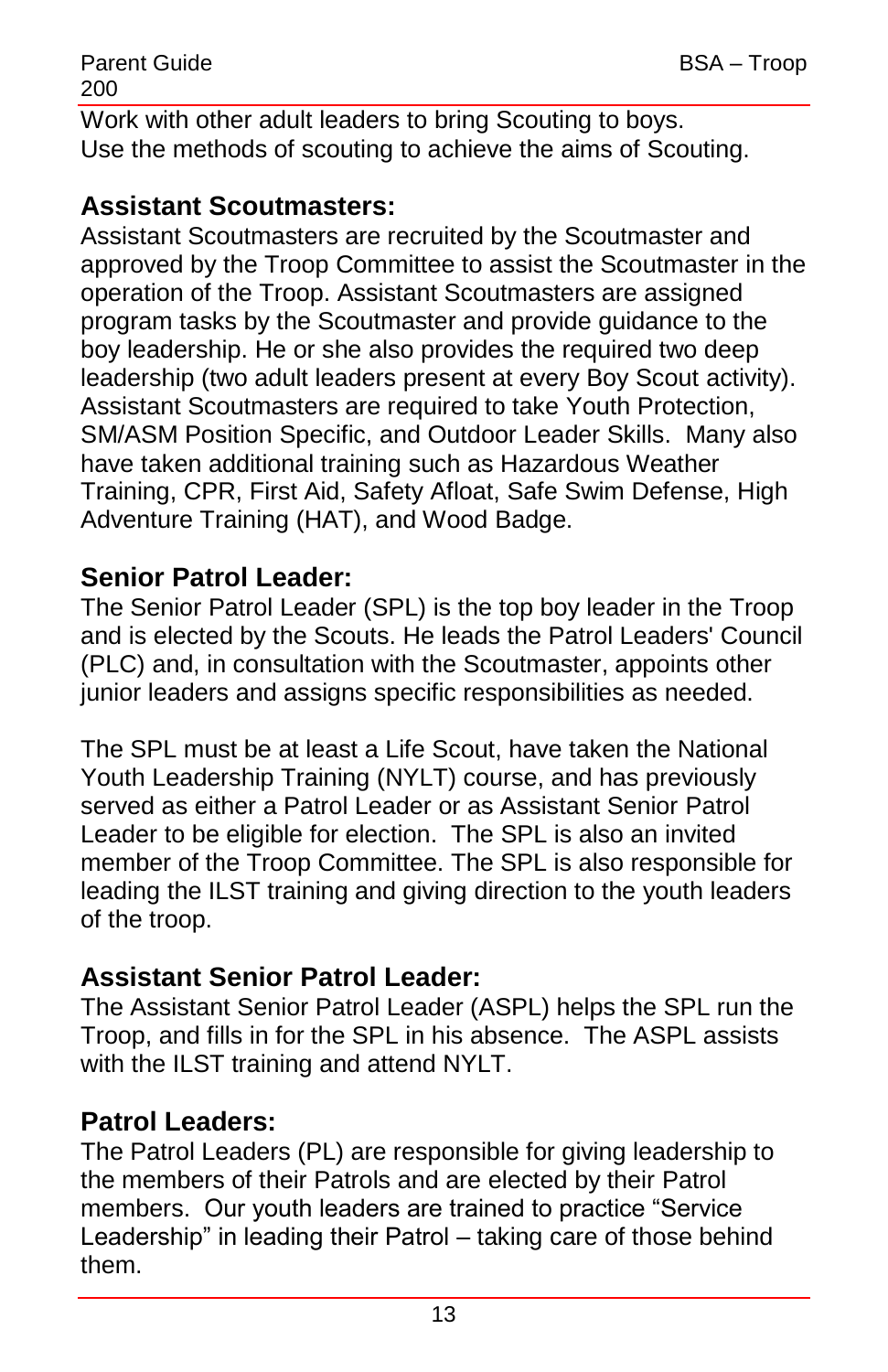The PL must be at least a First Class Scout, and must complete Introduction to Leadership Skills Training (ILST). The PL represents their Patrol on the PLC.

#### **Assistant Patrol Leaders:**

Assistant Patrol Leaders (APL) helps the PL run the Patrol, and fills in for him in his absence.

#### **Patrol Leaders' Council ("PLC"):**

The Patrol Leaders' Council, not the adult leaders, are primarily responsible for planning and conducting the Troop's activities. The PLC is composed of the following voting members: Senior Patrol Leader, Assistant Senior Patrol Leader, Patrol Leaders, Scribe, Quartermaster, Junior Assistant Scoutmasters, and Troop Guides.

#### **Patrols**

Leadership is one of the core methods of Scouting. Lord Baden-Powell once said – "The patrol system is not one method in which Scouting for boys can be carried on. It is the only method." Patrols are led by a Scout elected by the Patrol members. The patrol method helps the boys accept the leadership of others and helps him to grow into a more responsible adult.

#### **New Scout Patrols**

Troop 200 assigns all new Scouts into one or more New Scout Patrols. The reason for this is to provide focused training that will help these new Scouts understand what it means to be a Boy Scout and a member of a Patrol. The new Scouts will also learn or practice skills that will be called upon when there are integrated into a regular Patrol. Older scouts will serve as the Patrol Leader and Assistant Patrol Leaders of the New Scout Patrols. One or more Assistant Scoutmasters will also be assigned to help supervise the Patrol. All new Scouts are encouraged to bring any issues, problems, or questions to the attention of the Patrol Leader, Troop Guide or Assistant Scoutmaster.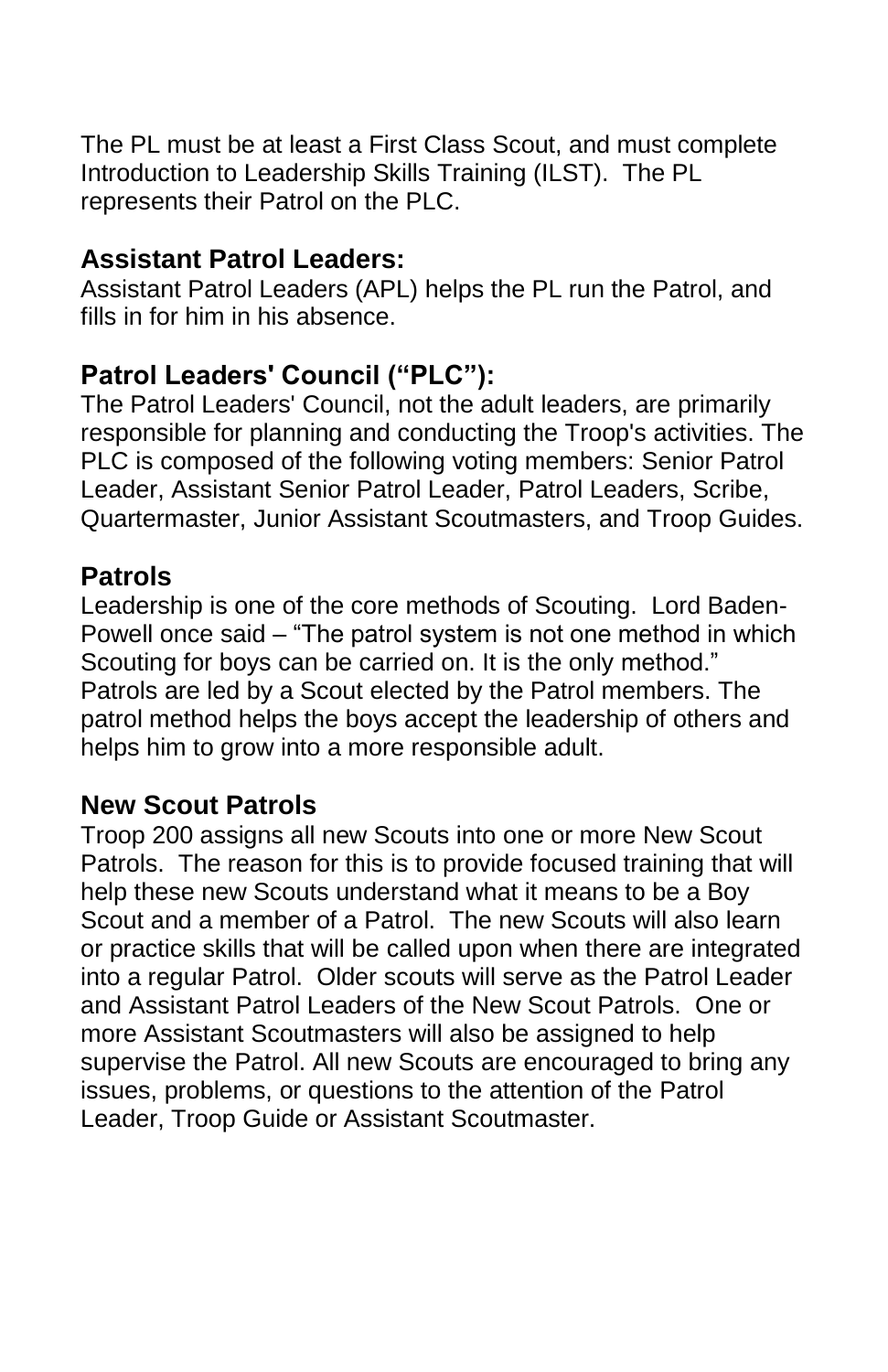<span id="page-14-0"></span>The Boy Scout advancement program provides a ladder of skills that a Scout climbs at his own pace. As he acquires these skills he moves up through a series of ranks, for which he is awarded badges: Scout (joining badge), Tenderfoot, Second Class, First Class, Star, Life, and finally Eagle. The higher the Scout climbs the more challenging are the tasks required -- and the more rewarding. Advancement is a natural outcome of a planned, quality Troop Program, in which the Scouts actively participate.

#### **Advancement through First Class**

Lord Baden-Powell, the founder of Boy Scouts, considered the First Class rank as the point where the Scout has taken the biggest step toward the goal of independence and reliability. The Scout will need to have demonstrated their skill to find direction and guide others, cook and care not only for themselves, but for their entire Patrol, and show they are ready to help others that require first aid.

While the world around us may have changed, a Scout from the time they join the Troop until the time they advanced to First Class will learn the basic scouting skills valued by Lord Baden-Powell. When joining the Troop, new Scouts must first learn the three parts of the Scout Oath: Duty to God and Country; Duty to Others; and Duty to Self.

The Scouts will learn to prepare for an overnight camping trip, cook, tie knots, how to hike safely, how to respect the American flag, how to function as a Patrol, develop physically, identify poisonous plants, how to navigate with and without a compass, knife and axe safety, fire safety, identify 10 plants and animals, water safety and demonstrate swimming proficiency, learn about the dangers of drugs and alcohol, administer first aid, all while working as a member of Patrol, and demonstrating Scout spirit by living according to the Scout Oath and Law in their everyday life. When the Scout achieve the rank of First Class, the Scout has hopefully grasped the fundamentals of scouting and can begin to start the long process of learning to lead others, working on the learned skills and learning additional skills.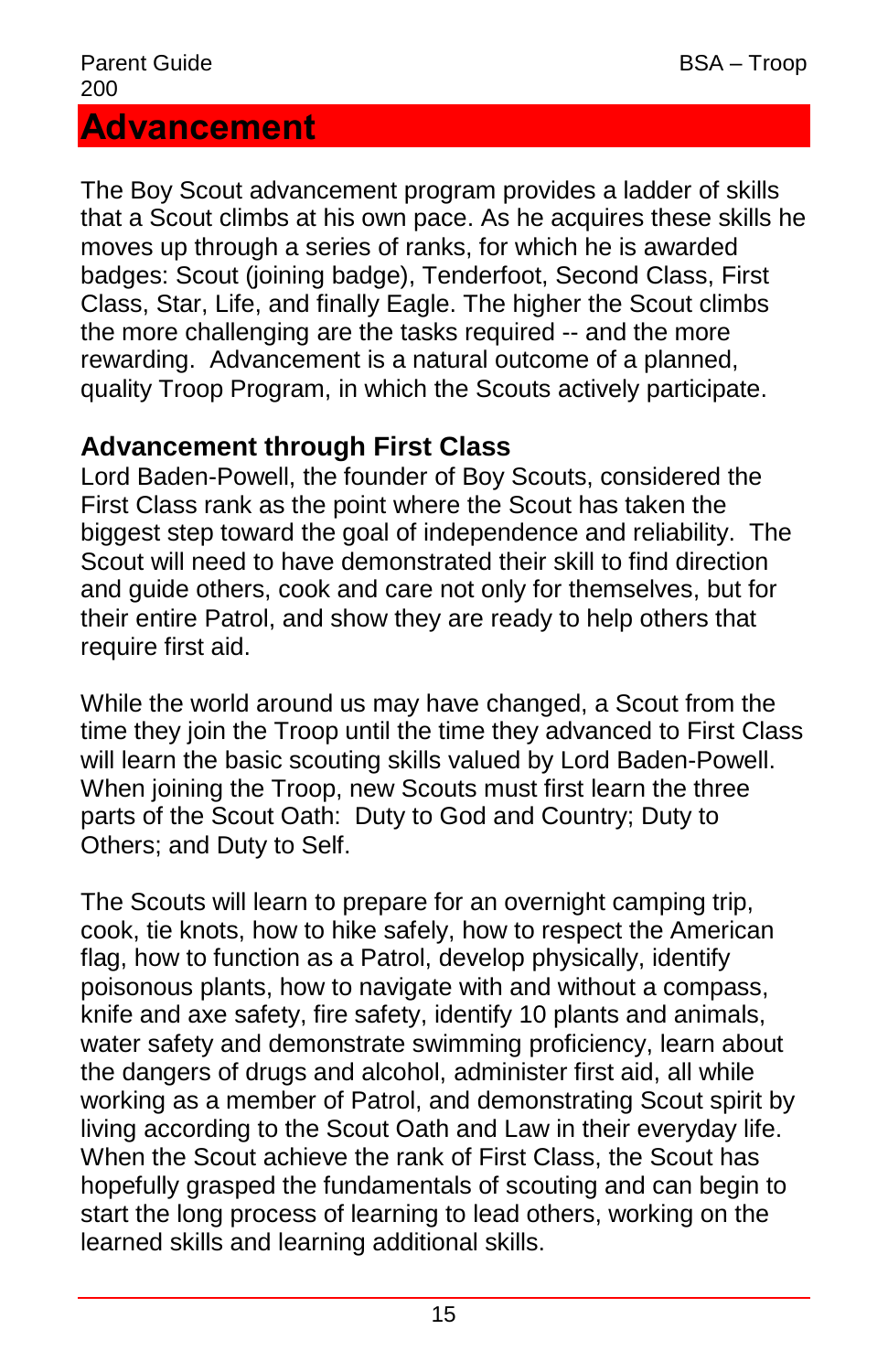## **Advancement from First Class to Eagle**

After achieving the rank of First Class, the Scout will work toward the rank of Star, Life, and ultimately Eagle. The Scout will focus on developing their leadership skills, performing service projects, earning Merit Badges (six for Star and five for Life) and applying the skills learned while achieving the rank of First Class.

Those special few who demonstrate the commitment to developing their skills as a leader and challenging themselves physically, mentally will be rewarded by earning the final rank is Eagle. To earn the rank of Eagle, the Scout must earn 21 Merit Badges, and continue to serve the Troop in a leadership position, and must demonstrate their leadership skills through a substantial service project ("Eagle Project") that they must plan and direct. Our goal in Troop 200 is to provide our Scouts with the training, tools, resources, and opportunities which challenge the Scouts to be the best leader they can possibly be.

Specific requirements for advancement are contained in the Boy Scout Handbook. Take a look at Chapter 1 which contains an advancement summary through First Class.

#### **Sign-Off of Advancement Requirements**

It is the philosophy of the Troop that a Rank requirement should only be signed off after the Scout has demonstrated a proficiency in the skill. Each Scout rank builds on the foundation of prior ranks so it is a disservice to the scout if they advance before they are ready. A shaky foundation will result in a poor trained Scout.

Recognizing the significance of these sign-offs, rank requirements can only be signed-off by a Scout who has a rank of Star or above, or in certain cases by the Scoutmaster or Assistant Scoutmasters. Before requesting that a requirement be signedoff, the Scout must have (1) read the relevant section of the Scout Handbook, and (2) be able to demonstrate his proficiency in the skill. If the Scout is relying upon activities outside of the Troop to satisfy the requirements, the Scout must be able to provide sufficient proof that the activity was completed. A Scout may only rely upon those activities completed after the Scout has joined Boy Scouts to satisfy the advancement requirements.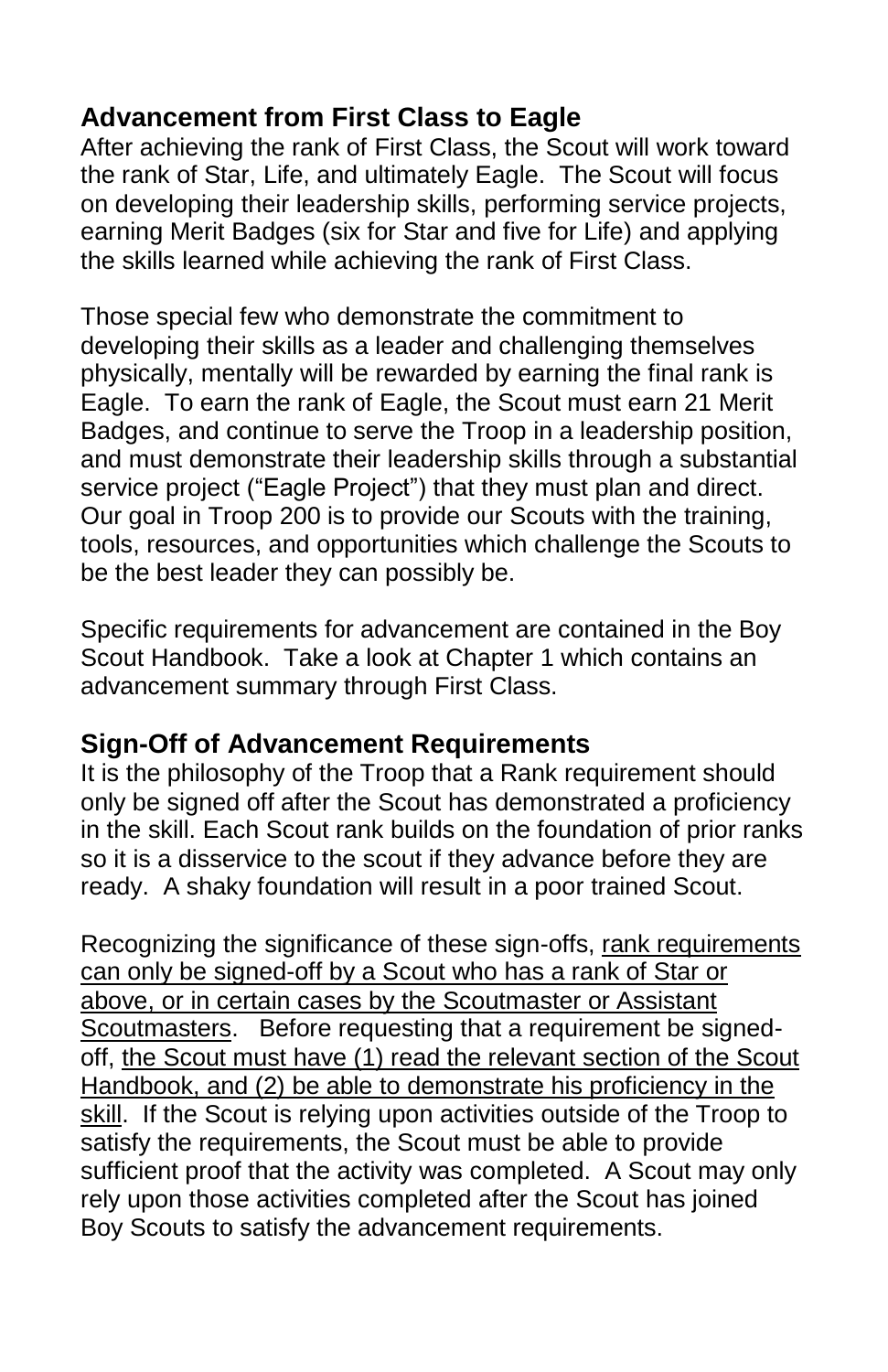#### **Merit Badges**

The goal of the merit badge program is to expand a Scout's areas of interest and to encourage the Scout to meet and work with adults in a chosen subject. Merit Badges are earned by a Scout working with a registered Merit Badge counselor. The Troop will periodically offer Merit Badges before Troop meetings or on weekends. Numerous other opportunities to work on Merit Badges are also made available including summer camp, Advance Camp, and special Merit Badge classes. A Scout may also work on Merit Badges outside of the Troop by working with any registered Merit Badge counselor.

Parents of Troop 200 Scouts are encouraged to become Merit Badge Counselors. If you are interested in finding out more about this opportunity, please contact the Troop Advancement Chair, the Scoutmaster, or an Assistant Scoutmaster.

#### **Merit Badge Procedures**

This is the procedure to be followed by a Scout to earn a merit badge:

First, decide on the Merit Badge to pursue. The Troop Library has some Merit Badge books. Please sign them out and return them timely. If you lose a Merit Badge book that you have signed-out, you will be responsible for replacing it. Also, if you purchase a Merit Badge book and no longer need it, please consider donating it to the Troop Library. It is also strongly recommended that you print out and review the Merit Badge Workbook before you meet with your merit badge counselor. Merit Badge Workbooks can be found at [http://www.meritbadge.org.](http://www.meritbadge.org/)

If the Merit Badge will be worked on at an organized troop event (such as a troop meeting or organized by the troop), summer camp, or Advance Camp the Merit Badge Application ("Blue Card") will be provided to you at the event. If you are pursuing a Merit Badge on your own, then you may obtain the Blue Card from the Scoutmaster or an Assistant Scoutmaster.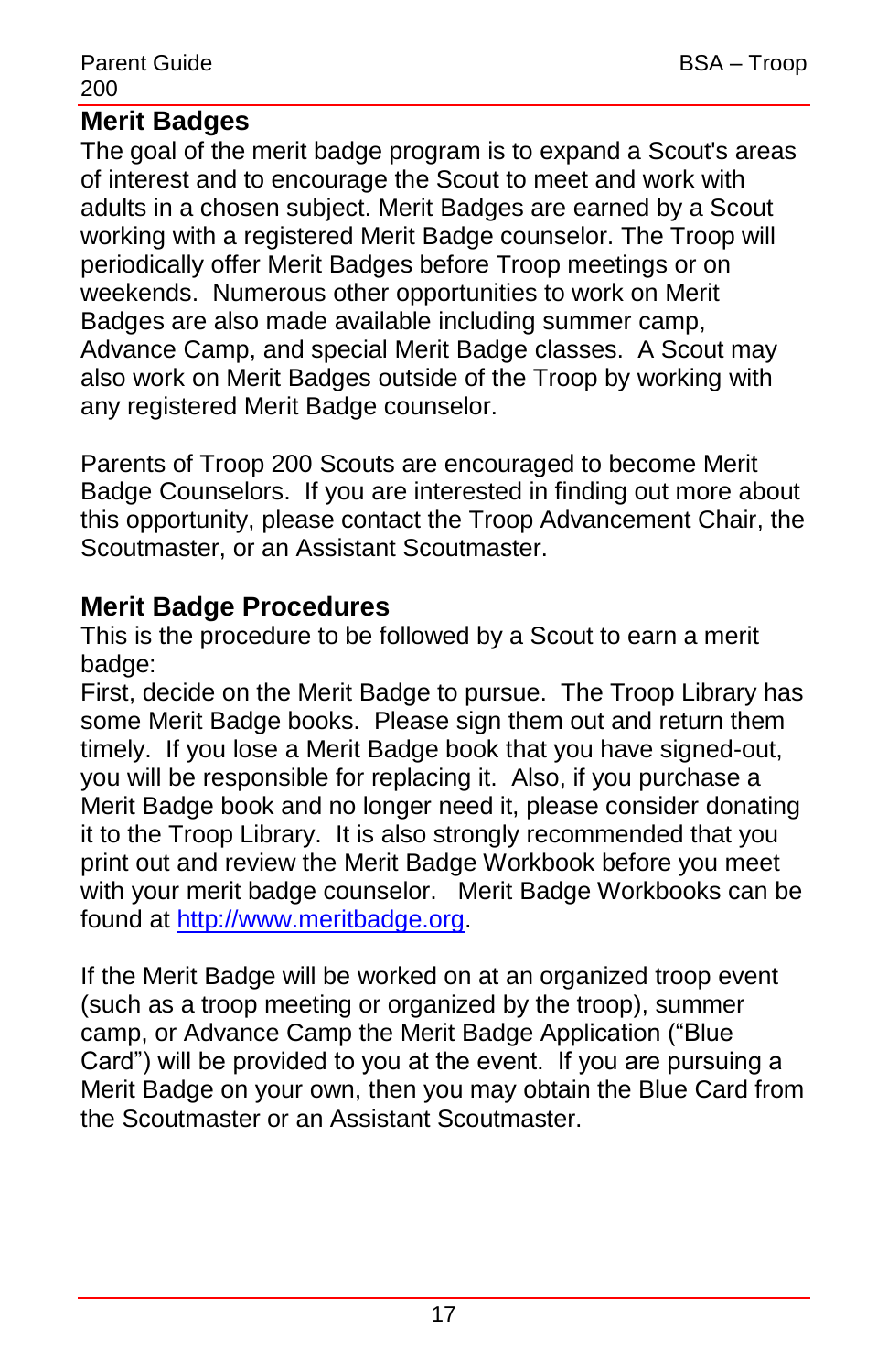#### **Blue Card Back**

| The applicant has personally appeared before me-<br>and demonstrated to my satisfaction that he has<br>met all requirements for the iplease print). | <b>APPLICANT'S RECORD</b>                                                                         | COUNSELOR'S RECORD                                                                                                                           |  |
|-----------------------------------------------------------------------------------------------------------------------------------------------------|---------------------------------------------------------------------------------------------------|----------------------------------------------------------------------------------------------------------------------------------------------|--|
|                                                                                                                                                     | <b>Name</b>                                                                                       | <b>Applicant</b>                                                                                                                             |  |
| blonit bootpe                                                                                                                                       |                                                                                                   |                                                                                                                                              |  |
|                                                                                                                                                     | has given me his completed application for the                                                    | $\square$ lines:                                                                                                                             |  |
| <b>Name of counselor</b>                                                                                                                            |                                                                                                   | <b>Ci Toarn</b><br>Unit municipal                                                                                                            |  |
| Address of counselor                                                                                                                                | <b>Main Earlier</b>                                                                               | <b>CI Post</b>                                                                                                                               |  |
| <b>Ziff costs</b><br><b>Civ</b>                                                                                                                     | Completed on                                                                                      | <b>Mark hadra</b>                                                                                                                            |  |
| Telephone number of counselor                                                                                                                       | Date                                                                                              |                                                                                                                                              |  |
| -<br><b>Language of Contractor</b>                                                                                                                  |                                                                                                   | Date completed                                                                                                                               |  |
|                                                                                                                                                     | Signature of counseler                                                                            |                                                                                                                                              |  |
| Checked and recorded:                                                                                                                               |                                                                                                   | <b>Remarks:</b>                                                                                                                              |  |
| ਦਾ<br><b>District</b>                                                                                                                               | Survaise of unit leader                                                                           |                                                                                                                                              |  |
| Certificate and badge presented<br><b>Date</b>                                                                                                      |                                                                                                   |                                                                                                                                              |  |
| Applicant will turn in this portion to his unit<br>leader for record posting.                                                                       | NOTE TO BOY SCOUT, VARSITY SCOUT, OR<br>EXPLORER: Retain this copy for your permanent<br>records. | It is suggested that the counselor keep this<br>record for at least 1 year in case any question.<br>is raised later in regard to this award. |  |

#### **Blue Card Front**

#### **Information for Applicant**

- A merit badge application can be approved only by a registered merit badge counselor.
- . You must have a buddy with you (Scout buddy system) at each meeting with the merit badge counselor.
- · Turn in your approved application to your unit leader. You will be awarded the merit badge emblem and certificate at a suitable occasion

#### **Information for Counselor**

- Merit badge applications must be signed in advance by the applicant's unit leader.
- . The Scout must have his buddy (Scout buddy system) in attendance at all instructional sessi
- · You may not change any requirement, but you may share your knowledge or experience that will make the counseling more interesting and valuable. #34124A

 $7\left\| \frac{1}{30176} \right\|_{34124}$ 



- 1. Fill out the information **in pen**, and then have it **signed by the Scoutmaster or an Assistant Scoutmaster**.
- 2. The Merit Badge Counselor will meet with you to discuss the requirements of your Merit Badge and will monitor your progress. If you have any questions or problems as you are working on your requirements, contact the counselor. When meeting with a merit badge counselor on your own, always use the buddy system or be sure your parent is accompanying you.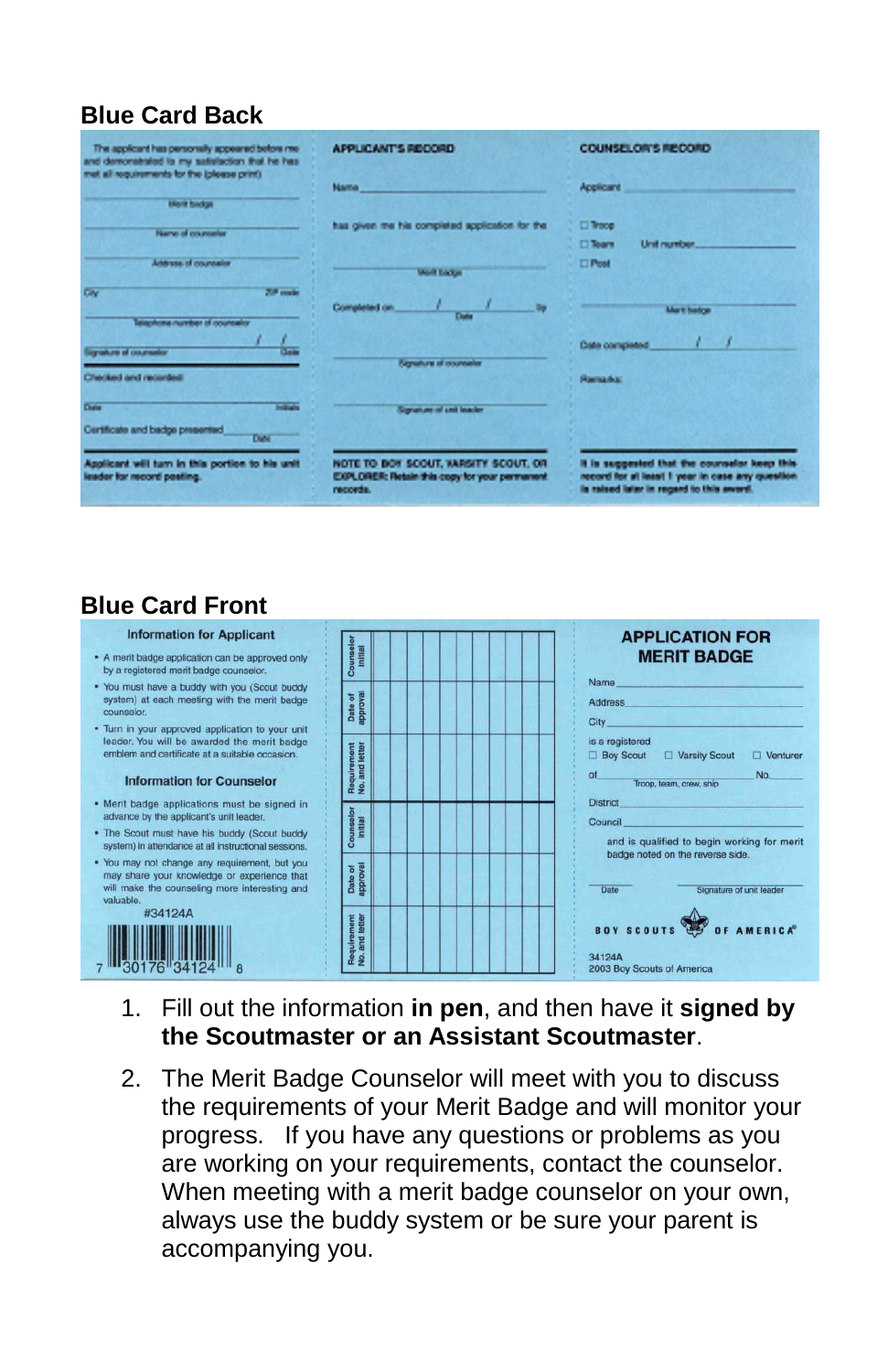- 3. When you have completed your requirements, contact your merit badge counselor to review your requirements and have him/her sign off on your Blue Card. You are expected to meet the requirements as they are stated -- no more and no less. You are expected to do exactly what is stated in the requirements. If it says, "show or demonstrate," that is what you must do. Just telling about it isn't enough. The same thing holds true for such words as "make," "list," "in the field," and "collect," "identify," and "label."
- 4. Be sure the Counselor has signed the Blue Card in all applicable places. The Counselor will keep one part.
- 5. Then, take the Blue Card to the Scoutmaster for his review and sign off.
- 6. Turn in your signed form to the Advancement Chair. You will receive back the portion entitled "Applicant's Record" when you are awarded you're the merit badge at the next Court of Honor. You must keep this copy, and you will need it for your Eagle Board of Review.

#### **Scoutmaster Conference**

A scout notifies the Advancement Chair once he has completed all rank requirements except for the scout spirit, Scoutmaster Conference and the Board of Review. The Scoutmaster will review with the Scout his performance in the troop, and if satisfactory will approve the scout for his Board of Review by the Troop Committee.

#### **Boards of Review**

When a Scout has completed all the requirements for each rank, he appears before a Board of Review composed of three members of the Troop Committee. The review is not an examination, but rather an opportunity for the Troop Committee to ensure that the requirements for advancement have been met, talk to the Scout about their Scouting experience and the Troop's program, how the Scout is getting along in the Troop, provide the Scout with an opportunity to express any comments or concerns, and for the Troop Committee to encourage the Scout to keep working towards advancement.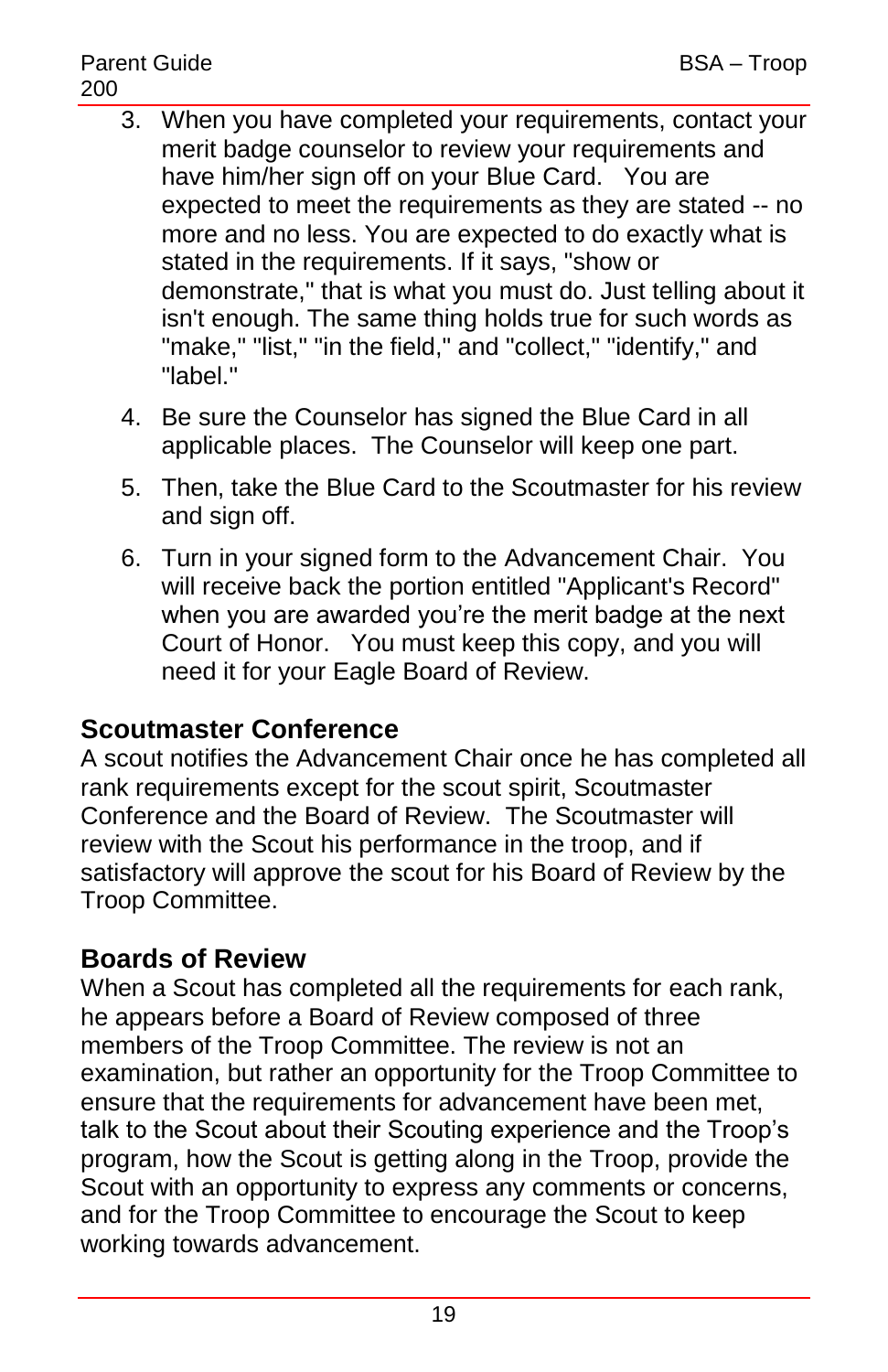A Board of Review may also, however, be held to: counsel a boy about lack of progress towards advancement; discuss any behavior that violates Troop policy, poses a health or safety risk to others, or is otherwise detrimental to the Troop; investigate incidents of concern that have been brought to the attention of the Troop Committee.

#### **Courts of Honor**

When a Scout advances, he should be recognized as soon as possible - preferably at the next unit meeting. He is then recognized a second time at a public ceremony called a Court of Honor. The main purpose of the Court of Honor is to formally recognize Scouts for their Scouting related achievements and to provide incentive for other Scouts to advance. Troop 200 has formal courts of honor at least three times a year, in the Fall, Winter and late Spring.

<span id="page-19-0"></span>The Court of Honor is a very special event for our Scouts. Every Scout deserves to be recognized in front of his family and the larger Troop family. For this reason, families are encouraged to attend even if your own Scout will not be advancing in rank. Guests are always welcomed.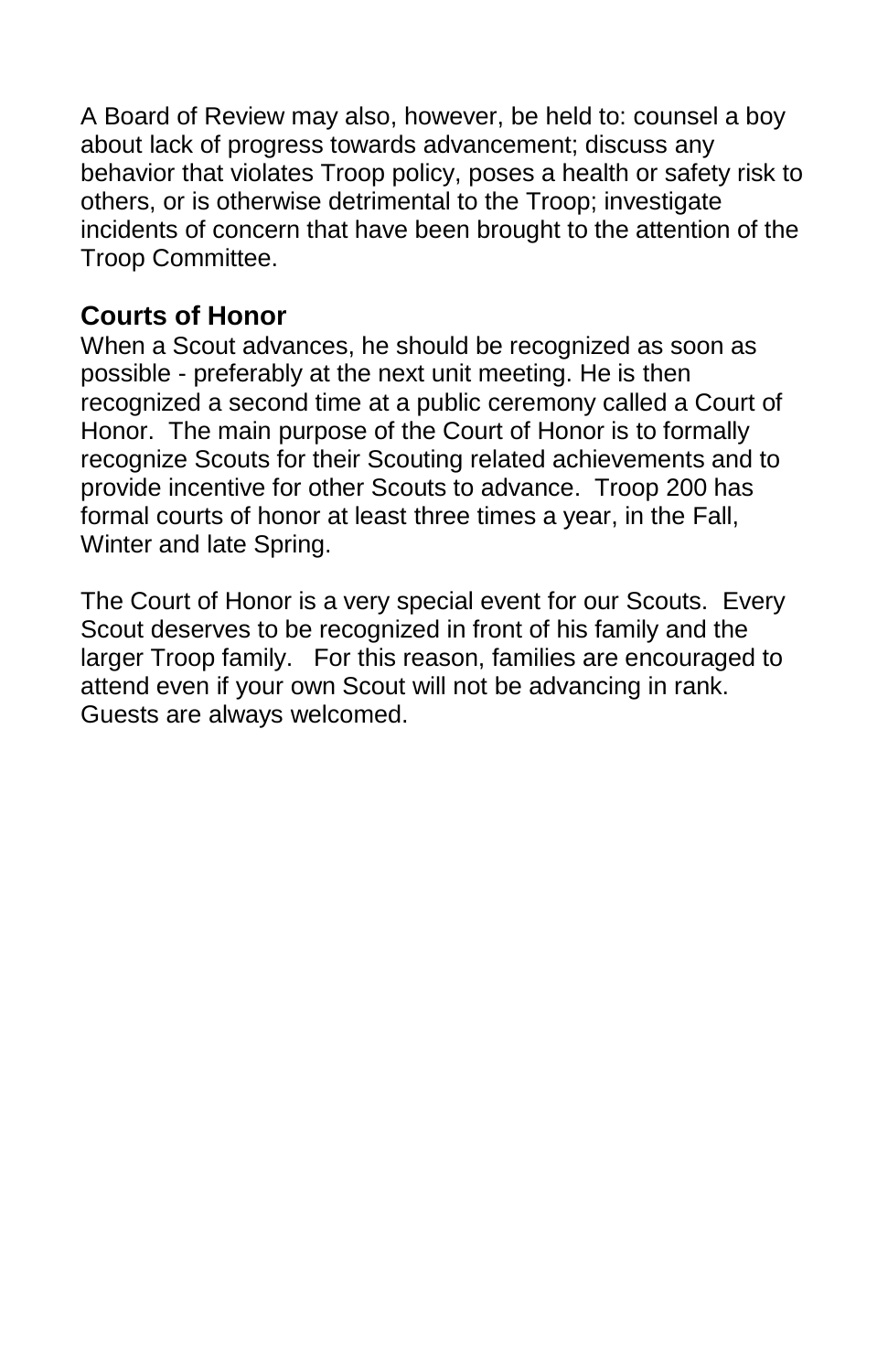#### **How the uniform helps a boy**

The uniform is one of the methods Scouting uses to achieve the aims of Scouting. When a Scout puts on the uniform, he tells the world that he has agreed to live by the Scout Oath and Law, and that he is a person who can be trusted. The uniform serves as a constant reminder to our Scouts that they are to act as a Scout.

#### **How the uniform helps the Troop**

- 1. When smartly worn, the uniform help build good Troop spirit.
- 2. By investing in a uniform, a Scout and his parents are really making a commitment to take Scouting seriously.
- 3. The uniform makes the Troop visible as a force for good in the community.
- 4. In public, Scouts in uniform create a strong, positive, youth image in the neighborhood.

#### **The following are Troop 200's uniform requirements:**

| <b>Scout's Responsibility:</b>    | <b>Provided by the Troop:</b> |  |  |
|-----------------------------------|-------------------------------|--|--|
| Tan Boy Scout shirt               | Troop Neckerchief & slide     |  |  |
| Green shoulder epaulets           | (presented when the Scout     |  |  |
| <b>MDSC Council Patch</b>         | bridges from Cub Scouts to    |  |  |
| <b>World Scouting Crest</b>       | Boy Scouts, or when joining   |  |  |
| Arrow of Light patch if earned as | the troop)                    |  |  |
| a Webelos Scout                   | Troop numerals                |  |  |
| Official Boy Scout Pants or       | Earned rank patches and       |  |  |
| Shorts (recommend convertible     | badges                        |  |  |
| green canvas or switchback        | Troop 200 cap                 |  |  |
| pants)                            | Troop 200 Activity (Class B)  |  |  |
| Official Scout Belt (green web    |                               |  |  |
| belt or other BSA issued belt)    | Shirt                         |  |  |
| Official Scout Socks (green)      | Journey To Excellence Patch   |  |  |
| Merit badge sash at COH and       | Awards earned by Scout and    |  |  |
| special ceremonies as             | ٠                             |  |  |
| designated by the Scoutmaster     | presented at Courts of Honor  |  |  |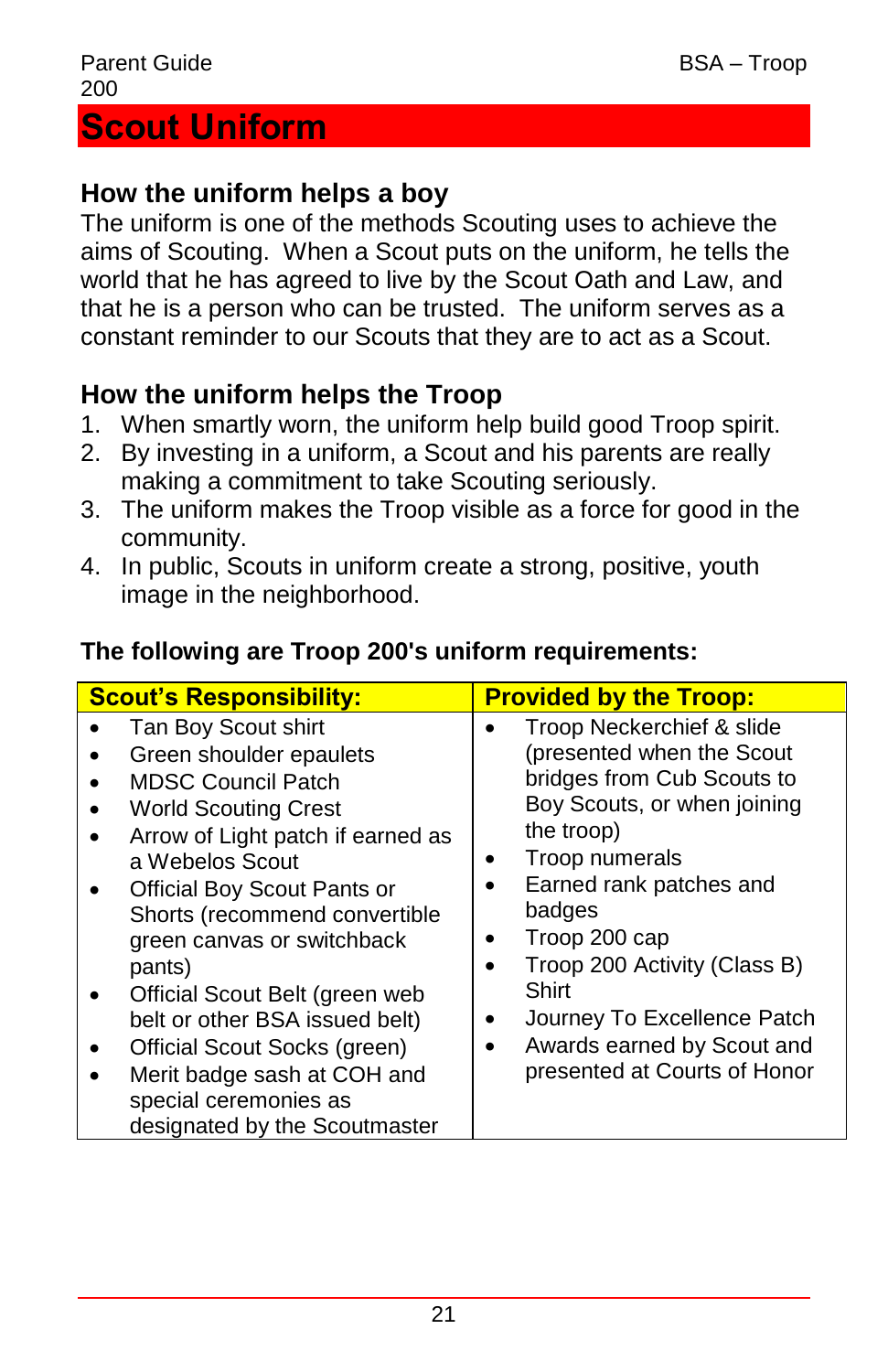#### **Required Uniform and Materials**

Field Dress (Class "A") Uniforms: New Scouts are expected to have their full Field/Class "A" uniform ready within one month of joining the Troop. Class "A" uniforms are to be worn: (1) at all regular indoor Troop meetings, except when notified by the Scoutmaster, (2) when travelling to and from summer camp and outings, (3) as designated during campout activities or meals, and (4) at Courts of Honor. The Merit Badge Sash is to be worn at Courts of Honor and other occasions such as community flag ceremonies.

Troop 200 observes the official placement of insignia which is found on the inside cover of the Scout Handbook. A detailed instruction on the proper placement of patches can also be found in the Boy Scout Uniform Inspection Sheet which is available for download at the Troop Website.

<span id="page-21-0"></span>Event patches such as those received for Camporee, Summer Camp, and special events may be worn on the right pocket as a temporary patch. They do not belong on the back of the uniform shirt. Event patches may also be worn on the back of the Merit Badge Sash. Red nylon or wool jackets may be used to display such patches. If you have any questions on the proper placement of insignia please ask one of the Scoutmaster or an Assistant Scoutmaster.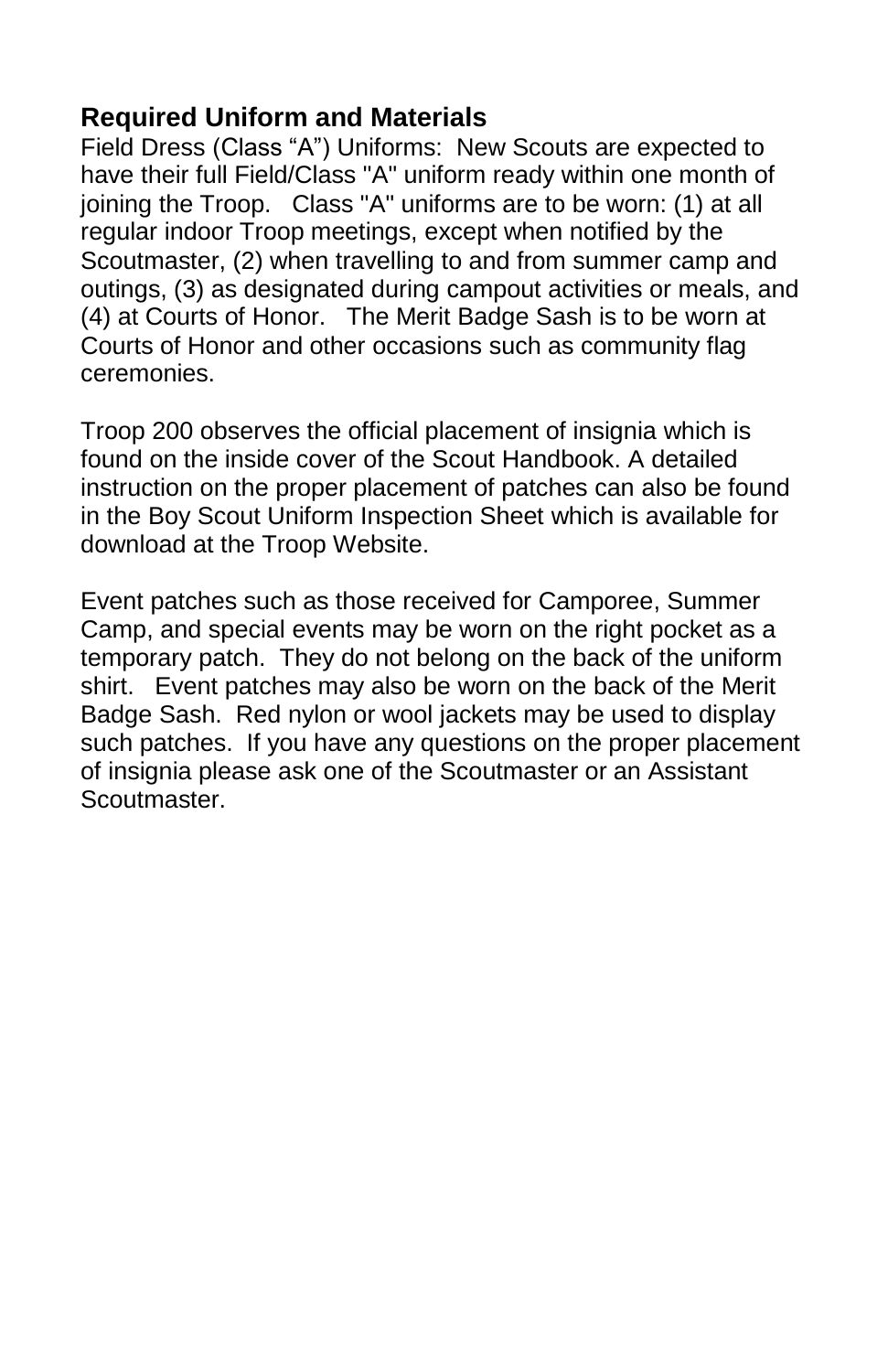# **Troop Finances, Health Forms, and Internet Site**

#### **Dues**

The Troop collects from each Scout dues which cover the cost of Recharter, Scout Registration, Scout awards and other Troop related expenses. Annual Dues for 2017-2018 were set by the Troop Committee at \$80. New Scouts joining the Troop around March pay \$80 which includes pro-rated Dues of \$40, T200 Activity Shirt, T200 Cap, and Name Tag.

If financial hardship makes the timely payment of dues difficult, the Troop Treasurer will confidentially discuss a payment plan or discuss the possibility of financial aid with the Scoutmaster & Committee Chair.

#### **Fundraising**

All Scouts are required to either sell a specified gross dollar amount of popcorn or use the buy-out option. Scouts are encouraged to sell popcorn as a way of developing their public speaking skills. The Troop utilizes the funds raised to buy and maintain Troop equipment, subsidize Troop events/parties, and otherwise build up the Troop's financial resources.

#### **Health Forms**

After joining, and annually thereafter, each scout will complete and return the Health & Medical Form Parts A, B & C and provide a copy of their Health Insurance Card. Part C must be completed by a health care professional.

#### **Troop Internet Site**

<span id="page-22-0"></span>The Troop's internet site [http://bsatroop200.net/.](http://bsatroop200.net/)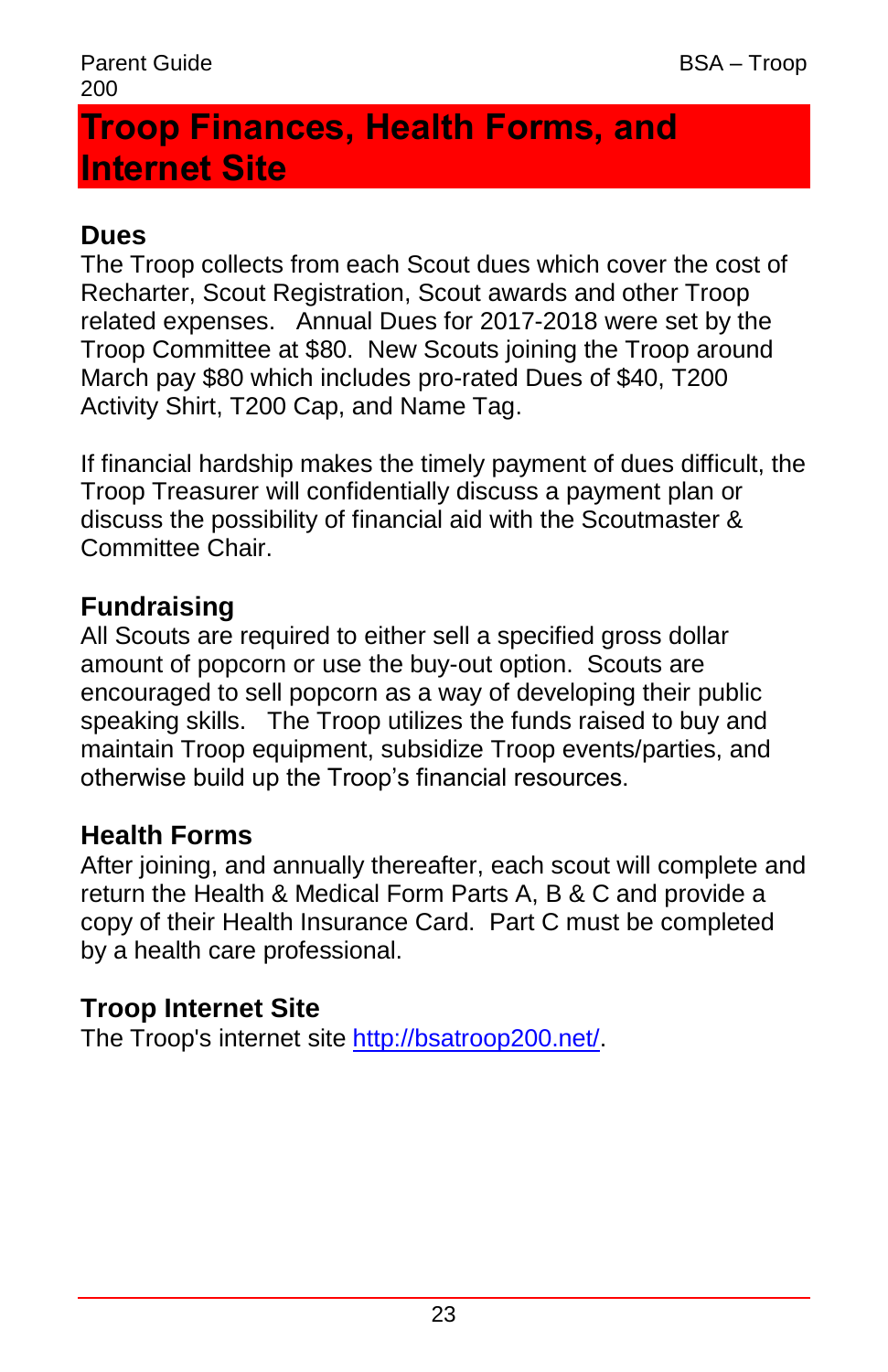# **Youth Protection**

#### **Parents Guide**

The Boy Scouts of America has developed materials for use in the Scouting program that provide essential information to members and their families. A detachable booklet in the front of The Boy Scout Handbook, "How to Protect Your Child from Child Abuse and Drug Abuse: A Parents Guide," provides information to help families to increase self-protection skills.

#### **Troop 200 and the Youth Protection Program**

Troop 200 seeks to maintain the standard of a Journey To Excellence award troop, which requires among other things requires that Youth Protection polices, are followed and that all Leaders are BSA trained. Troop is committed to following all guidelines of the Youth Protection program. "Two deep" leaders and the "buddy" system are always enforced for all Troop and Patrol activities. Parents are welcome and are encouraged to participate in our activities but must complete BSA Youth Protection Training before attending any overnight activities.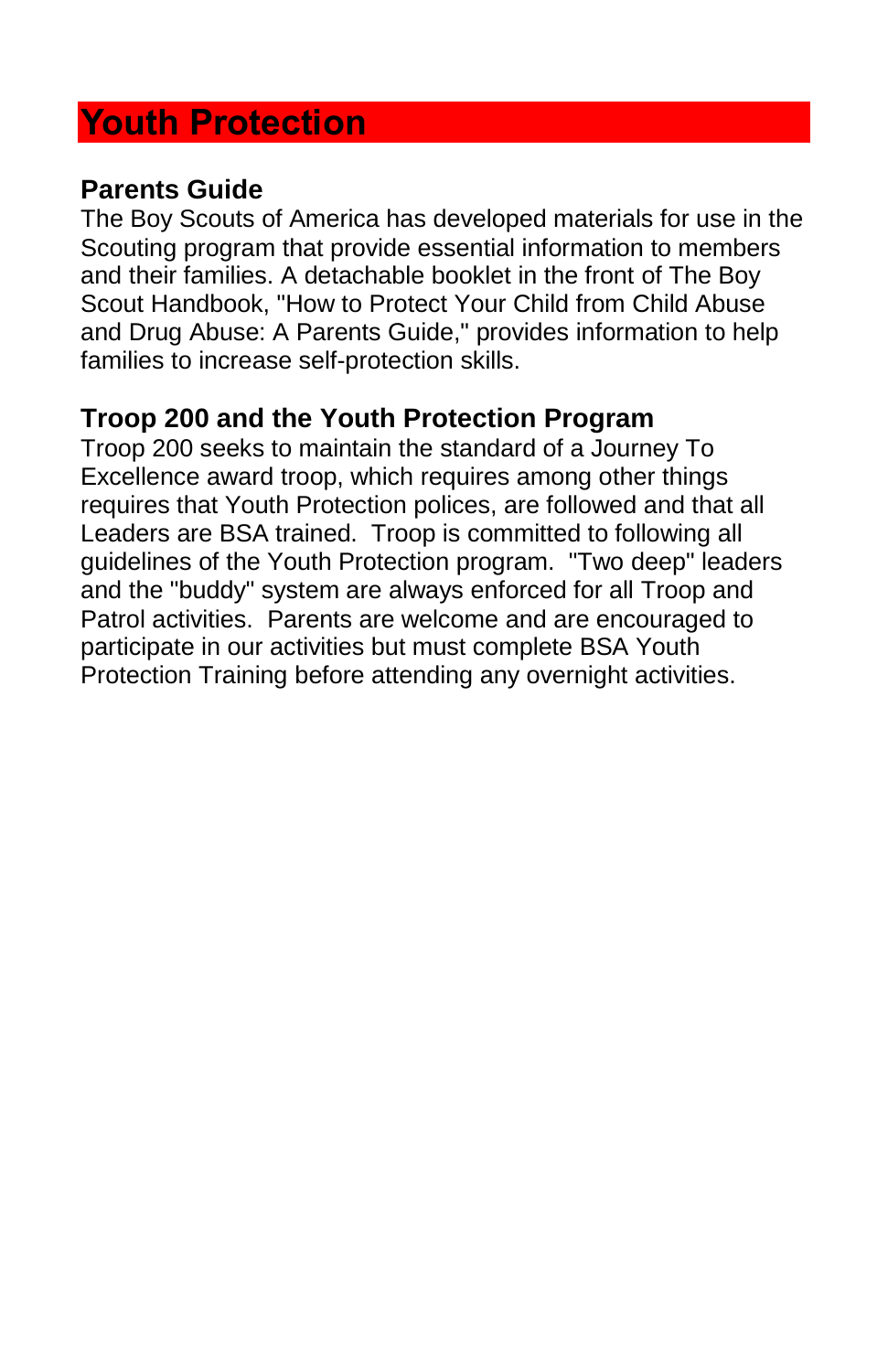# <span id="page-24-0"></span>**Attachment A – Sample Pack Lists**

#### **CAMPOREE & TROOP CHALLENGE PACK LIST**

PACK LIGHT! SCOUT MUST BE ABLE TO CURL THEIR PACK..

- BACKPACK FITTED TO THE SCOUT (loaner packs are available)
- SLEEPING BAG & GROUND PAD (Recommend: Thermarest Z-Lite)
- CLOTHING appropriate for weather conditions both expected and unexpected. Check Weather.com
	- o LAYERS (WINDBREAKER, FLEECE, TURTLE NECK)
	- o DRY CLOTHES for sleeping
	- o CONSIDER CHANGING JUST UNDERWEAR AND SOCKS (sock system: liner & wool socks)
	- o RAIN GEAR (Pack in an accessible location)
- PERSONAL HYGIENE (TOOTHBRUSH / TOOTHPASTE / SOAP)
- **☑** COMPASS
- **M** WATCH
- $\boxtimes$  MESS KIT (Plastic bowl, sierra cup and spork)
- $\boxtimes$  POCKET KNIFE / MULTI-TOOL (w/ Tot'n Chip)
- **Ø** FLASHLIGHT (lightweight LED headlamp preferable)
- PERSONAL FIRST AID KIT (PATROL FIRST AID KIT CLEARLY MARKED)
- $\boxtimes$  MATCHES / FIRE STARTERS (w/ Firem'n Chit)
- LARGE ZIPLOCK OR GARBAGE BAG TO STORE WET/DIRTY ITEMS
- WATER BOTTLE (NALGENE) or CAMELBACK/PLATYPUS

WEAR

- **EX BOOTS or TRAIL SHOES**
- FIELD UNIFORM & TROOP 200 RED ACTIVITY SHIRT UNDERNEATH
- **EX SCOUT SWITCHBACK PANTS W/ SCOUT SOCKS**
- **Ø TROOP 200 CAP**
- **M** BANDANA

PATROL

- **Ø BUG SPRAY/SUN SCREEN (Patrol)**
- $\boxtimes$  SHARED TENT & GROUND CLOTH (load to be distributed)
- FOOD
- **M** COOKING GEAR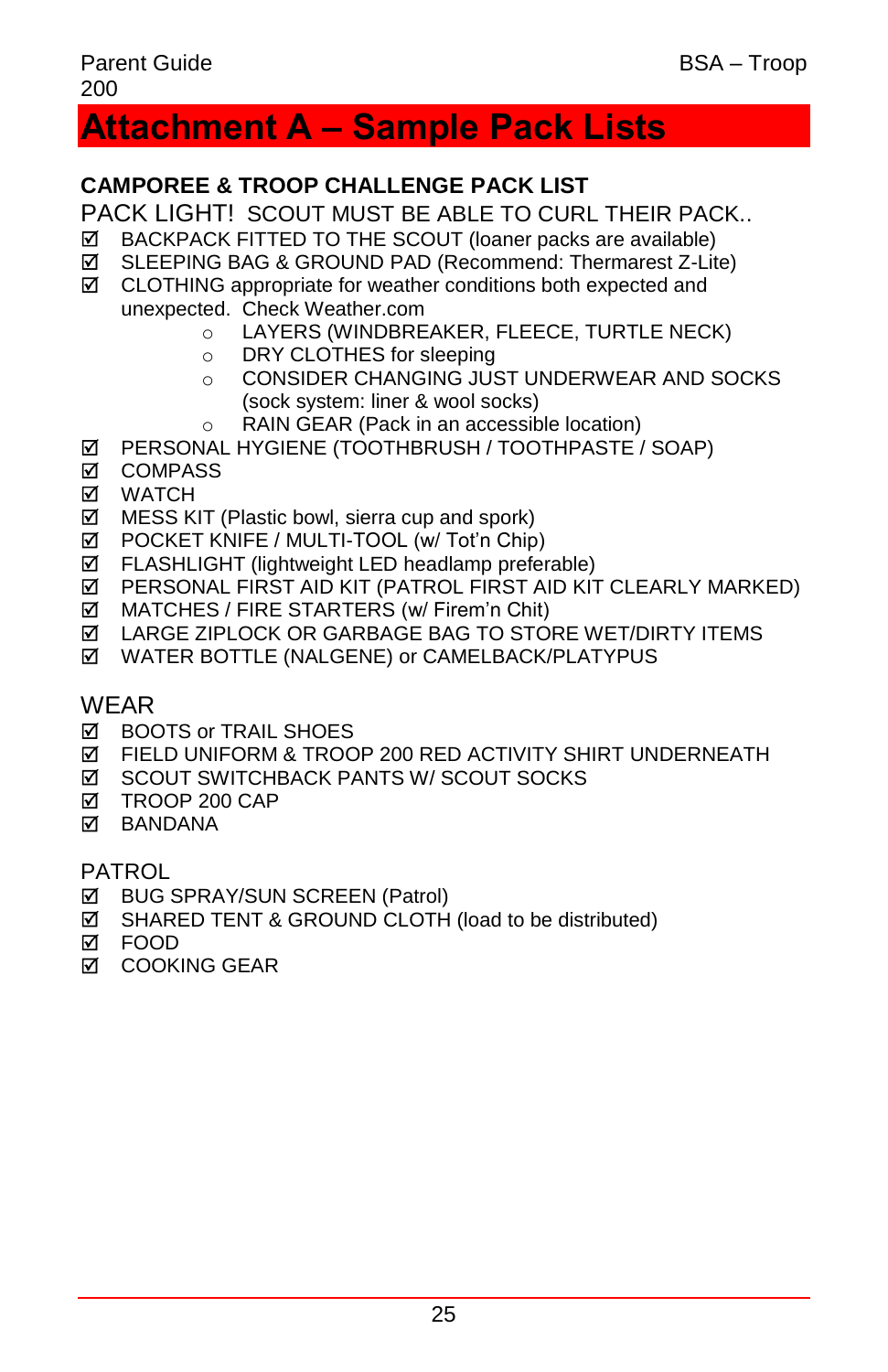#### **BACKPACKING PACK LIST**

PACK LIGHT! TARGET TOTAL PACK WEIGHT < 30% OF SCOUTS BODY WEIGHT.

- **EX BACKPACK FITTED TO THE SCOUT**
- SLEEPING BAG & GROUND PAD (Recommend: Thermarest Z-Lite)
- CLOTHING appropriate for weather conditions both expected and unexpected. Check Weather.com
	- o LAYERS (WINDBREAKER, FLEECE, TURTLE NECK)
	- o DRY CLOTHES for sleeping
	- o CONSIDER CHANGING JUST UNDERWEAR AND SOCKS (sock system: liner & wool socks)
	- o RAIN GEAR
- **M** LIGHTWEIGHT TOWEL
- PERSONAL HYGIENE (TOOTHBRUSH / TOOTHPASTE / SOAP)
- **Ø COMPASS & MAP OF AREA**
- M WATCH
- $\boxtimes$  MESS KIT (Plastic bowl, sierra cup and spork)
- $\boxtimes$  FLASHLIGHT (lightweight LED headlamp preferable)
- **M** FIRST AID KIT
- MATCHES / FIRE STARTERS (w/ Firem'n Chit)
- LARGE ZIPLOCK OR GARBAGE BAG TO STORE WET/DIRTY ITEMS
- WATER BOTTLE (NALGENE) or CAMELBACK/PLATYPUS
- $✓$  CROCS OR CLOSED-TOE SANDELS TO WEAR AT CAMPSITE

WEAR

- **M** BOOTS
- FIELD UNIFORM & TROOP 200 RED ACTIVITY SHIRT UNDERNEATH
- **⊠ SCOUT SWITCHBACK PANTS W/ SCOUT SOCKS**
- **M** TROOP 200 CAP
- **Ø BANDANA**

PATROL

- **Ø BUG SPRAY/SUN SCREEN (Patrol)**
- SHARED TENT & GROUND CLOTH (load to be distributed)
- **M** COOKING GEAR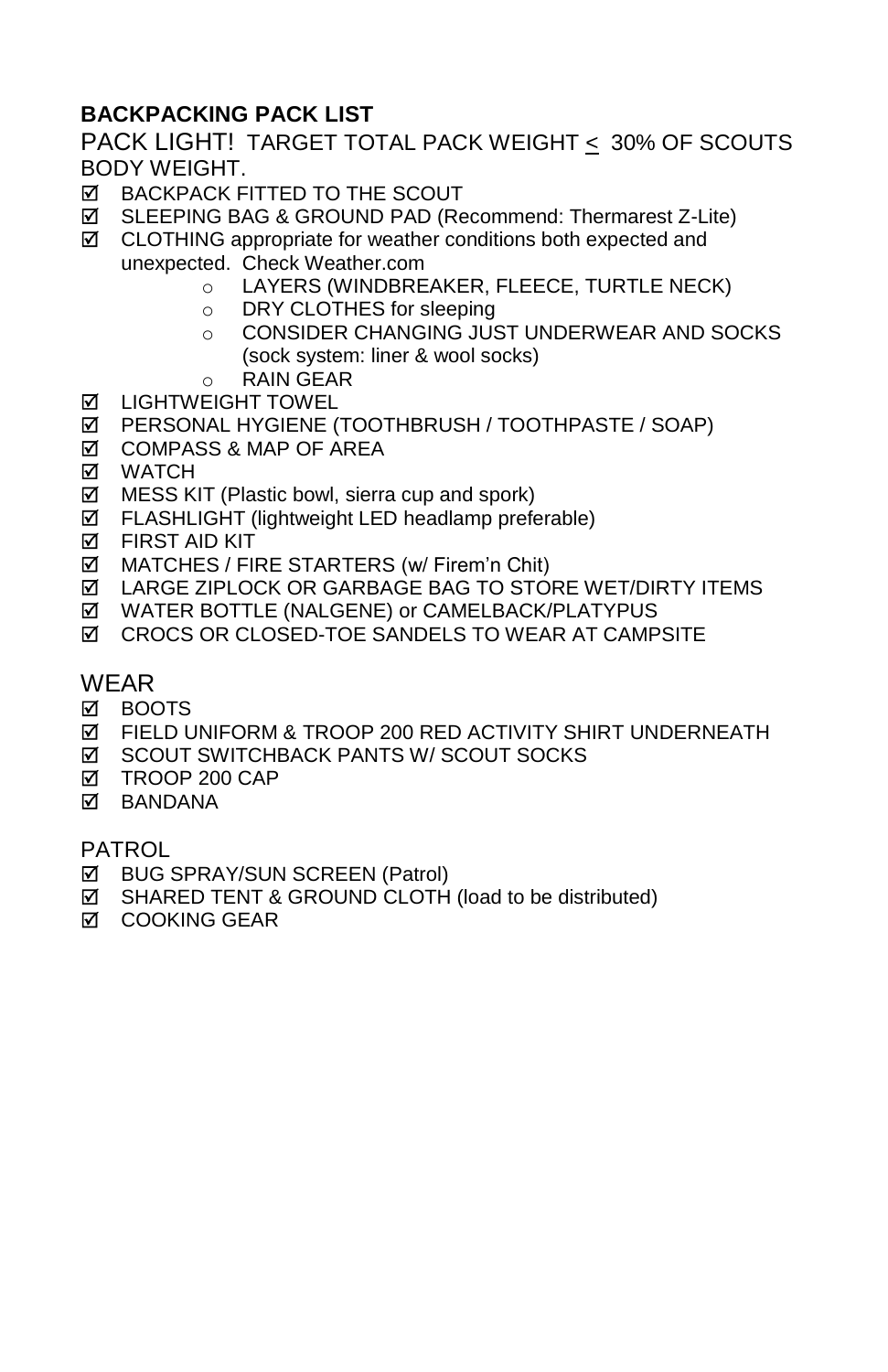Parent Guide **BSA** – Troop

#### **SNOW CAMPING - PACK LIST**

- **BACKPACK** (and/or large duffel bag -- line with 2 plastic lawn bags first, to keep contents dry)
- **WARM JACKET** (preferably with water-resistant shell) **& SCARF**
- **SNOW PANTS** (available at thrift stores for \$3-\$5)
- **EXTRA PAIRS OF PANTS** (preferably water-resistant, avoid cotton if you can)
- **WOOL SWEATERS, OR POLAR FLEECE SWEATSHIRTS** (about \$3 at thrift stores)
- **LONG SLEEVE SHIRTS** (wool or synthetic fiber for good insulating quality & quick drying)
- **LONG UNDERWEAR** (100% synthetic fabric, NOT "waffle pattern" cotton blend)
- **EXTRA SET OF UNDERWEAR**
- **EXTRA PAIR HEAVY NON-COTTON SOCKS** & Liners (make sure your boots are NOT TIGHT!)
- **STURDY, INSULATED WINTER BOOTS** (rubber is much better than leather, which freezes)
- **GAITERS** -- optional, but a great way to keep snow out of your boots
- **PLASTIC BAGS** (newspaper, bread, or grocery bags to go under socks in case of wet boots)
- **WINTER GLOVES OR MITTENS** (as many as you own or can borrow, including rubber gloves for caving)
- **2 WARM HATS** (one for Sleeping ONLY , balaclava preferred)
- $✓$  **SUN & WIND PROTECTION** (sunscreen, lip balm, sunglasses or goggles)
- **WINTER SLEEPING BAG** (or 2 regular bags one inside other; or regular bag + wool blankets)
- **PILLOW AND PILLOW COVER**
- **ADDITIONAL LONG UNDERWEAR (OR SWEAT PANTS & SWEAT SHIRT)** for sleeping (only if needed).
- $\boxtimes$  **CLOSED-CELL FOAM PADS** (2 would be better)
- **5 FOOT X 7 FOOT TARP** or other plastic ground sheet
- **GOOD QUALITY WHISTLE & POCKETKNIFE** (small Swiss Army knife or equal) on neck chain
- **MESS-KIT (BOWL, CUP, FORK, SPOON, PLATE)**
- **2 ONE-QT. WATER BOTTLES**, filled
- **FLASHLIGHT & EXTRA BATTERIES** (don't find yourself in the dark!)
- **SMALL FIRST AID KIT**
- **PEN, PENCIL, SMALL NOTEBOOK,** *BSA HANDBOOK*
- **COMPASS WITH A BASEPLATE** in a Zip-Lock bag
- **MATCHES** in a Zip-Lock bag
- **CLEAN-UP KIT** (small hand soap & toothpaste, toothbrush, comb, floss, fast-drying towel)
- **EXTRA LARGE ZIP-LOCK BAGS** (can be used to keep things dry)
- **CANDY BARS** (or energy bar)
- **IRON HEAT PACKETS** (optional, but might be well worth the expense!)
- **SHOVEL** (for making snow caves -- either snow shovel, or short shovel, or possibly a hand trowel)
- **CROCS OR SNEAKERS** (to wear inside for convenience, preferably with rubber sole)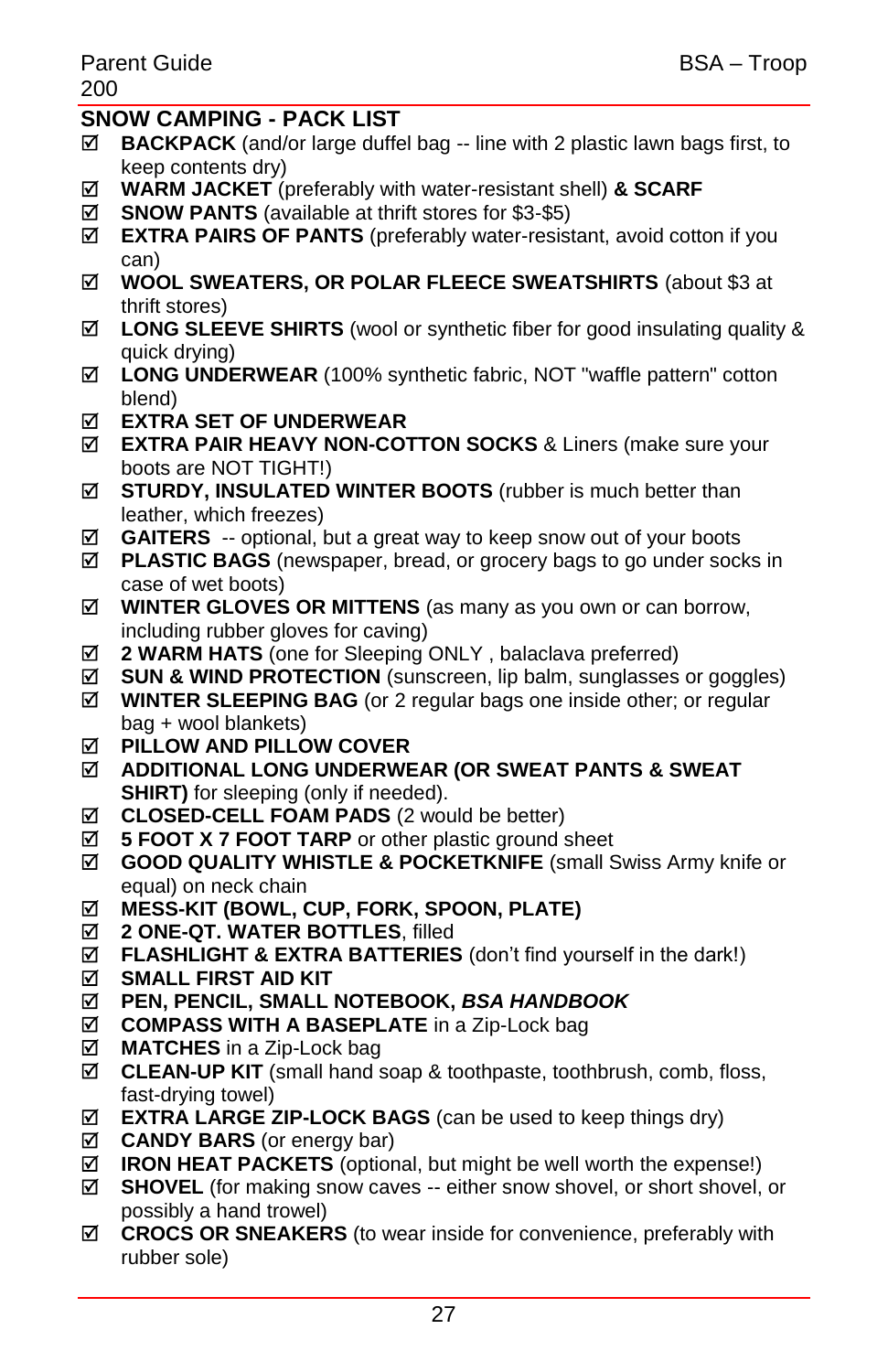# <span id="page-27-0"></span>**Attachment B – Driver's Pledge**

# **The Driver's Pledge**

- $\checkmark$ I will not drive when I feel fatigued. I realize that when I am fatigued, I process information more slowly and less accurately and this impairs my ability to react in time to avoid accidents.
- $\checkmark$ I will arrange my schedule so that several days before a Boy Scout "driving trip," I will get a good night's sleep every night to avoid the cumulative effect of not getting enough sleep.
- $\checkmark$ I will make trip preparations far enough in advance so that last-minute preparations don't interfere with my rest.
- $\checkmark$ I will make travel plans that take into account my personal biological clock and only drive during the part of the day when I know I will be alert.
- $\checkmark$ I will be smart about engaging in physical activities during Scouting outings and will make sure that I will be ready to drive alertly.

Date: example and Signature:  $\Box$ 

Print: \_\_\_\_\_\_\_\_\_\_\_\_\_\_\_\_\_\_\_\_\_\_\_\_\_\_\_\_\_\_\_\_

PLEASE PROVIDE INFORMATION FOR ALL VEHICLE YOU MIGHT DRIVE. If the insurance information is the same for all vehicles, then you need only provide the limits for the first vehicle.

| YR/MK/<br># Passengers |           | CADL# | <b>Insurance Limits</b><br>(Min \$50,000/\$100,000/\$50,000) or \$100,000<br>single limit |                 |  |
|------------------------|-----------|-------|-------------------------------------------------------------------------------------------|-----------------|--|
| <b>Model</b>           | Liability |       |                                                                                           |                 |  |
|                        | / Person  |       | Accident                                                                                  | <b>Property</b> |  |
|                        |           |       |                                                                                           |                 |  |
|                        |           |       |                                                                                           |                 |  |
|                        |           |       |                                                                                           |                 |  |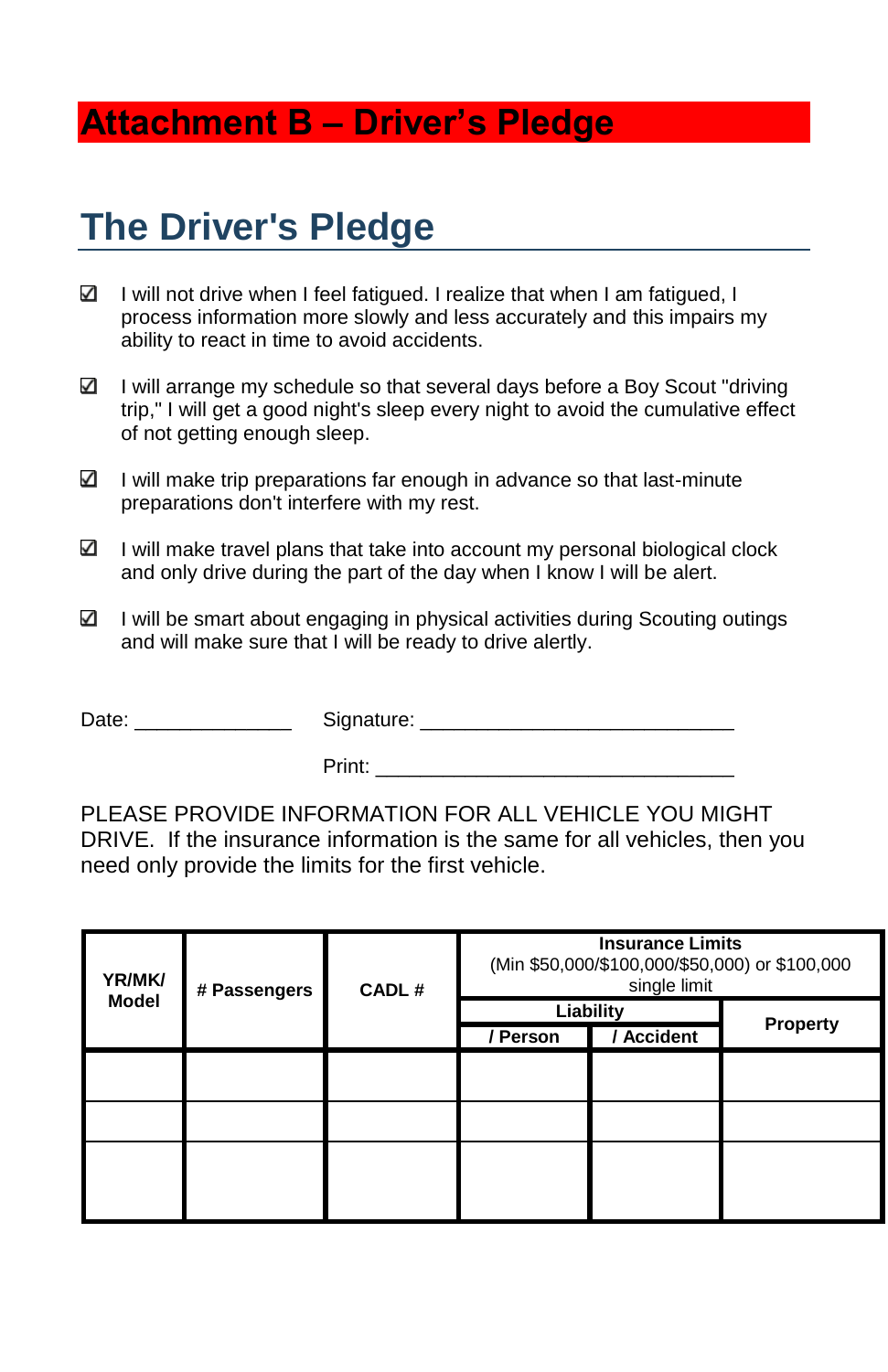#### Parent Guide BSA – Troop 200

# <span id="page-28-0"></span>**Attachment C – Shopping Checklist**

#### **UNIFORM**

- $\checkmark$  Tan Boy Scout Shirt.
- $\checkmark$  Switchback Uniform Pants or Canvas Convertible Uniform Pants
- $\checkmark$  Scout Belt (Switchback contains a built-in web belt)
- $\checkmark$  Scout Socks (several pairs for Summer Camp)
- $\checkmark$  Patches
	- o Mt. Diablo Silverado Council patch
	- o World Scout Crest
	- o Arrow of Light if earned as a Webelos Scout.
- $\checkmark$  PROVIDED BY THE TROOP:
	- o Troop Neckerchief w/ slide
	- o One Set of Troop 200 Numerals.
	- o Journey to Excellence Award patch
	- o One Patrol Emblem
- $\checkmark$  INCLUDED IN INITIAL \$80 JOINING FEE:
	- o Troop 200 Red activity shirt (additional shirts available)
	- o Official Troop 200 Red cap
	- o Name Tag
	- o \$40 Pro-rated amount of \$80 Annual Dues.

#### **OTHER**

 $\checkmark$  Boy Scout Handbook

Note – recommend spiral bound version. Immediately write scout's name on the handbook.